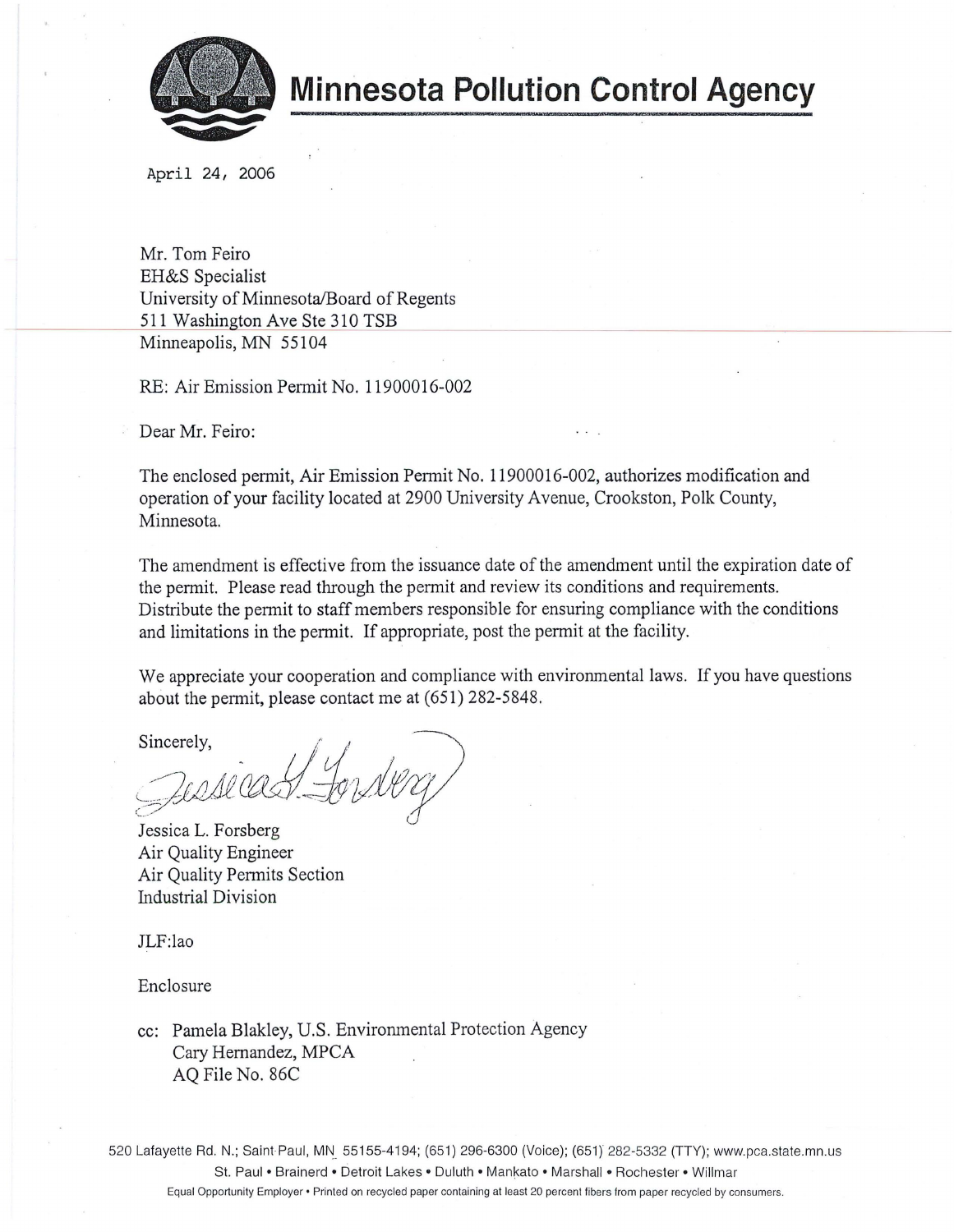### **AIR EMISSION PERMIT NO. 11900016- 002**

## **IS ISSUED TO**

#### University of Minnesota

#### **UNIVERSITY OF MINNESOTA - CROOKSTON**

2900 University Avenue Crookston, Polk County, MN 56716

The emission units, control equipment and emission stacks at the stationary source authorized in this permit are as described in the following permit application(s):

| Permit Type                            | <b>Permit Action</b> | <b>Application Date</b> | <b>Issuance Date</b> |
|----------------------------------------|----------------------|-------------------------|----------------------|
| <b>Major Amendment Application</b>     |                      | May 5, 2003, amended    |                      |
|                                        |                      | January 16, 2004        |                      |
| Moderate Amendment Application         |                      | April 1, 2003           |                      |
| Minor Amendment Application            |                      | October 10, 2001        |                      |
| <b>Total Facility Operating Permit</b> | 001                  | June 27, 1996           | January 10, 2005     |
| <b>Administrative Amendment</b>        | 002                  | December 1, 2005        |                      |

This permit authorizes the permittee to operate the stationary source at the address listed above unless otherwise noted in Table A. The permittee must comply with all the conditions of the permit. Any changes or modifications to the stationary source must be performed in compliance with Minn. R. 7007.1150 to 7007.1500. Terms used in the permit are as defined in the state air pollution control rules unless the term is explicitly defined in the permit.

**Permit Type:** State; Limits to Avoid Pt 70/Limits to Avoid NSR **Administrative Amendment: Issue Date:** January 10, 2005 **Issue Date: April 24, 2006** 

**Expiration:** State Permit does not expire.

All Title I Conditions do not expire.

 Richard J. Sandberg, Manager Air Quality Permits Section Industrial Division

 for Sheryl A. Corrigan Commissioner Minnesota Pollution Control Agency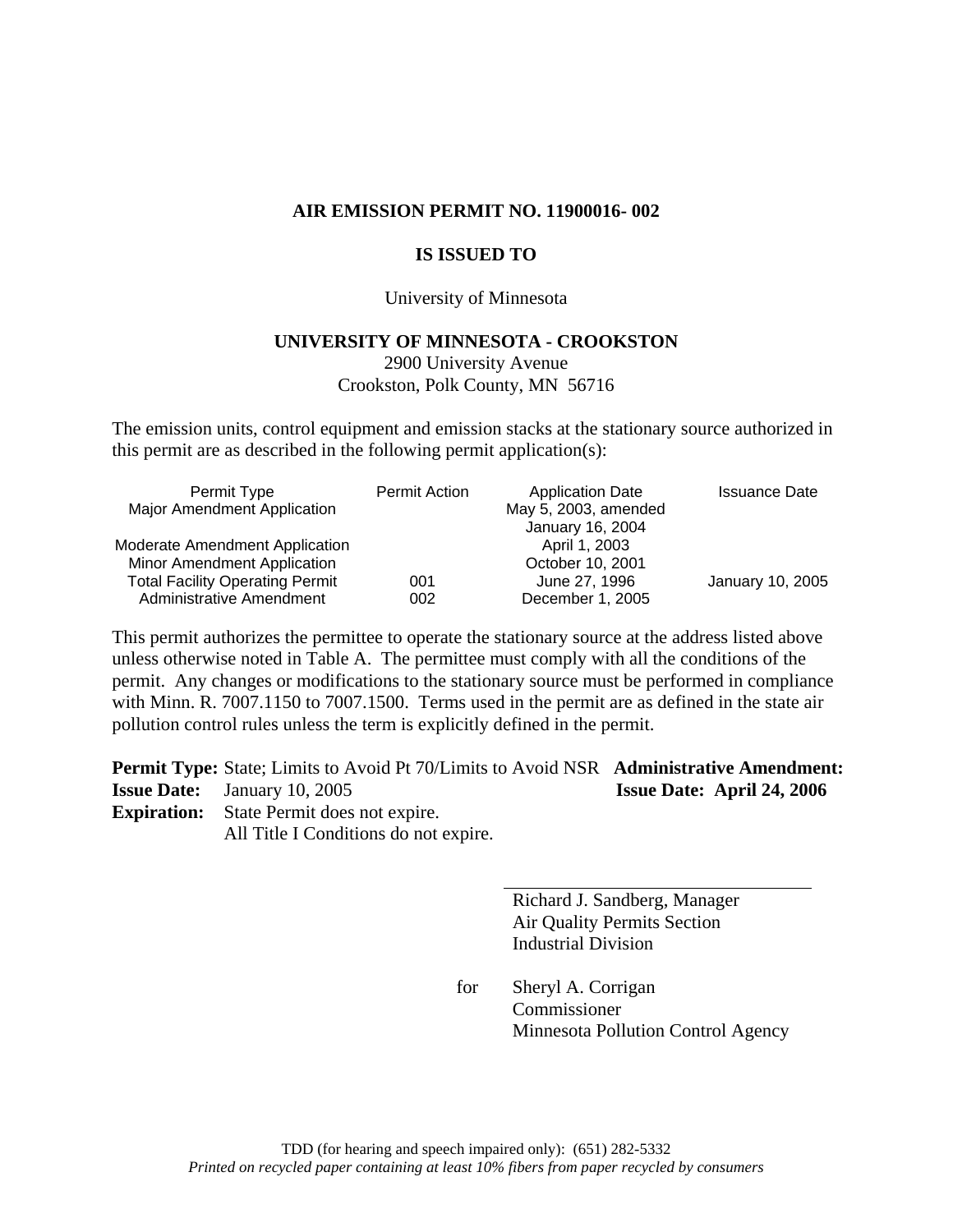# **TABLE OF CONTENTS**

**Notice to the Permittee** 

**Permit Shield** 

**Facility Description** 

**Table A: Limits and Other Requirements** 

**Table B: Submittals**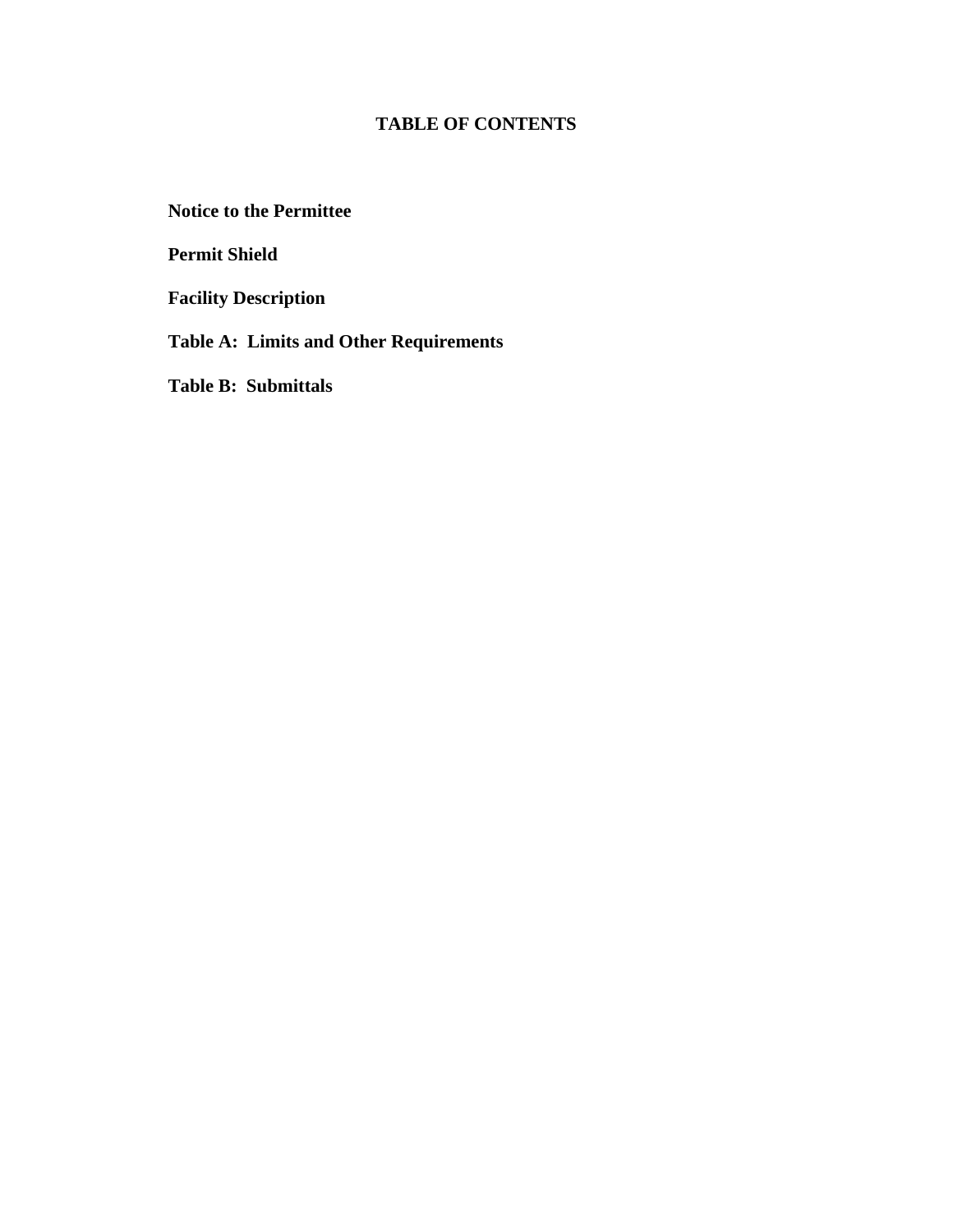## **NOTICE TO THE PERMITTEE:**

Your stationary source may be subject to the requirements of the Minnesota Pollution Control Agency's (MPCA) solid waste, hazardous waste, and water quality programs. If you wish to obtain information on these programs, including information on obtaining any required permits, please contact the MPCA general information number at:

| Metro Area         | $(651)$ 296-6300 |
|--------------------|------------------|
| Outside Metro Area | 1-800-657-3864   |
| <b>TTY</b>         | $(651)$ 282-5332 |

The rules governing these programs are contained in Minn. R. chs. 7000-7105. Written questions may be sent to: Minnesota Pollution Control Agency, 520 Lafayette Road North, St. Paul, Minnesota 55155-4194.

Questions about this air emission permit or about air quality requirements can also be directed to the telephone numbers and address listed above.

## **PERMIT SHIELD:**

Subject to the limitations in Minn. R. 7007.1800, compliance with the conditions of this permit shall be deemed compliance with the specific provision of the applicable requirement identified in the permit as the basis of each condition. Subject to the limitations of Minn. R. 7007.1800 and 7017.0100, subp. 2, notwithstanding the conditions of this permit specifying compliance practices for applicable requirements, any person (including the Permittee) may also use other credible evidence to establish compliance or noncompliance with applicable requirements.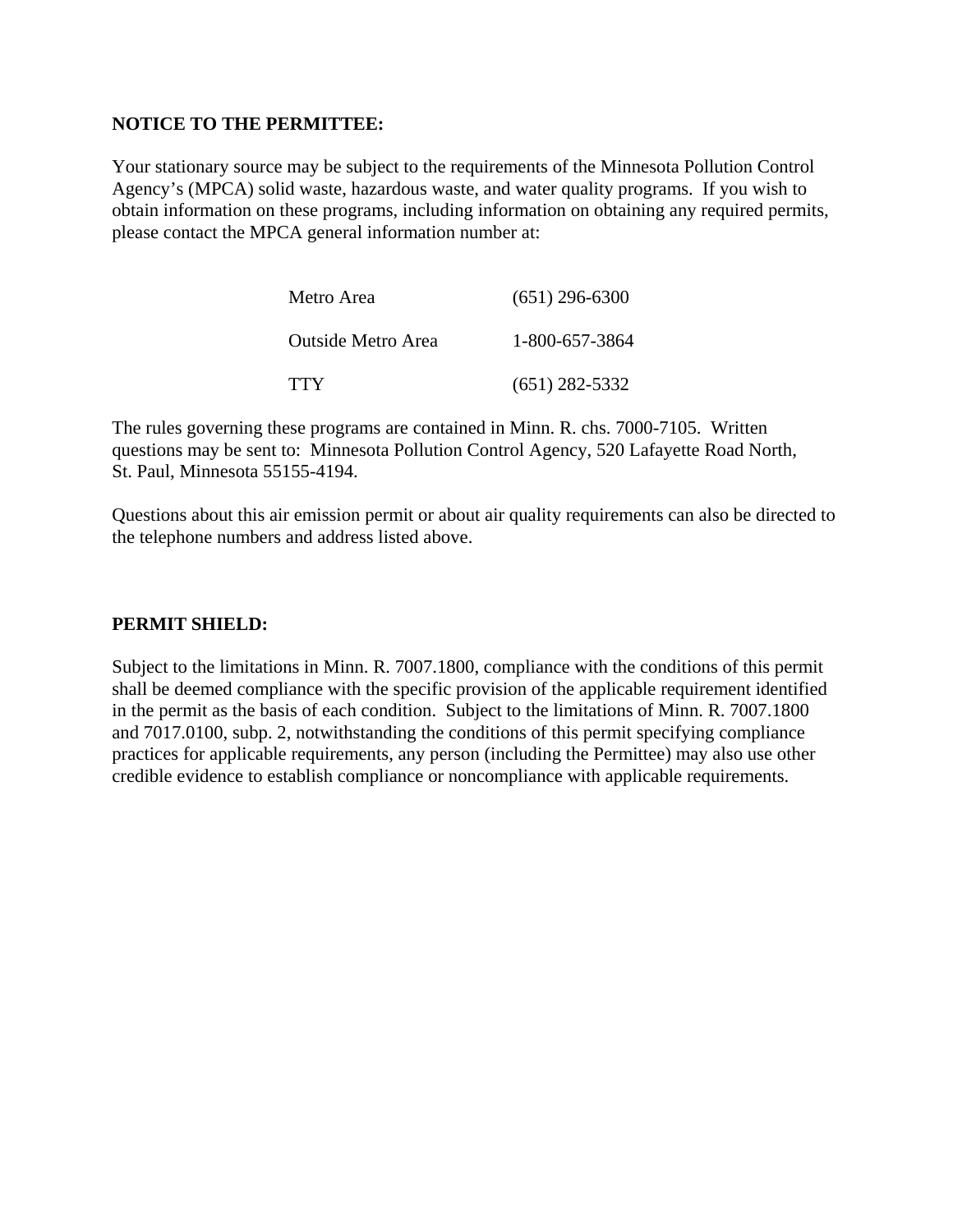# **FACILITY DESCRIPTION:**

The facility is the Crookston undergraduate rural campus of the University of Minnesota System. The main campus consists of approximately 30 buildings, including classrooms, laboratories, dormitories, offices, garages, a central heating plant and the University of Minnesota's Northwest Experiment Station. This facility currently operates four boilers, six emergency generators and the experiment station, which consists of several pieces of grain processing equipment and several insignificant activities.

# **PERMIT ACTION 002 (ADMINISTRATIVE AMENDMENT)**

This permit action extends a deadline to conduct performance testing on EU004 up to 365 days. The test is now due 730 days after 1/10/2005, which was the date the Total Facility Operating Permit was issued. Accordingly, additional extensions have been incorporated on deadlines dependent upon test results, such as: Testing Frequency Plan, Computer Dispersion Modeling Protocol, & Computer Dispersion Modeling Results. Also, many clarifications have been made as a result of Notifications/Submittals received by the MPCA.

# **PERMIT ACTION 001 (TOTAL FACILITY OPERATING PERMIT)**

This permit action incorporates a minor modification for the operation of the fifth emergency generator, a moderate permit amendment to authorize operation of a sixth emergency generator, a major amendment to authorize installation and operation of two new gas boilers to replace the existing coal boilers No. 1 and 2 and the addition of a research laboratory. This permit action also defines conditions under which pre-authorized installation of additional emergency generators may occur.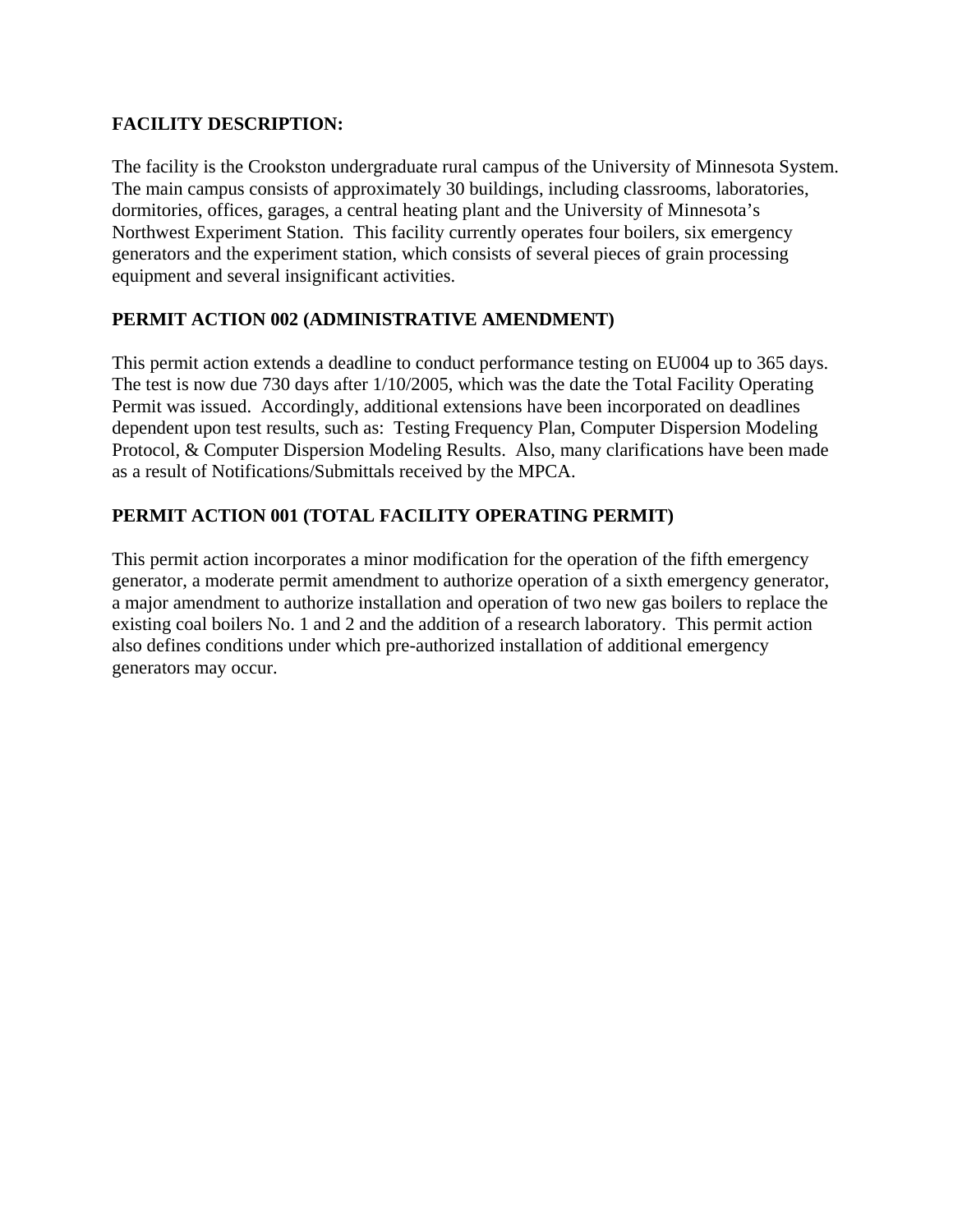## TABLE A: LIMITS AND OTHER REQUIREMENTS **A-1** 04/24/06

University of Minnesota - Crookston Facility Name:

11900016 - 002 Permit Number:

**Table A contains limits and other requirements with which your facility must comply. The limits are located in the first column of the table (What To do). The limits can be emission limits or operational limits. This column also contains the actions that you must take and the records you must keep to show that you are complying with the limits. The second column of Table A (Why to do it) lists the regulatory basis for these limits. Appendices included as conditions of your permit are listed in Table A under total facility requirements.**

| Subject Item:                                                 | <b>Total Facility</b>                                                                                                                                                                                                                                                                                                                                                                                                                                                                                                                                                                                                                                                                                                                                                                                                                                                                                                                   |                                                                                                                                                                                                                                                         |
|---------------------------------------------------------------|-----------------------------------------------------------------------------------------------------------------------------------------------------------------------------------------------------------------------------------------------------------------------------------------------------------------------------------------------------------------------------------------------------------------------------------------------------------------------------------------------------------------------------------------------------------------------------------------------------------------------------------------------------------------------------------------------------------------------------------------------------------------------------------------------------------------------------------------------------------------------------------------------------------------------------------------|---------------------------------------------------------------------------------------------------------------------------------------------------------------------------------------------------------------------------------------------------------|
|                                                               | What to do                                                                                                                                                                                                                                                                                                                                                                                                                                                                                                                                                                                                                                                                                                                                                                                                                                                                                                                              | Why to do it                                                                                                                                                                                                                                            |
| SOURCE-SPECIFIC REQUIREMENTS                                  |                                                                                                                                                                                                                                                                                                                                                                                                                                                                                                                                                                                                                                                                                                                                                                                                                                                                                                                                         | hdr                                                                                                                                                                                                                                                     |
|                                                               | Nitrogen Oxides: less than or equal to 90 tons/year using 12-month Rolling Sum<br>based upon the fuel use restrictions, processing rate and hours of operation<br>limitations, calculation procedures and other applicable requirements in the permit.<br>To be calculated by the 15th day of each month for the previous 12-month period<br>as described later in this permit. All emission units or stacks added to GP 002 as<br>allowed in this permit shall be included in this calculation, including the<br>contributions from insignificant activities within this group. The permitee may<br>implement the pre-authorized changes in GP002 provided that the total facility<br>emissions do not exceed any other limitations and provided that the total facility<br>potential to emit (including the contributions of all insignificant activities) after<br>assessment of the modification does not exceed 100 tons per year. | Title I Condition: To avoid major source classification<br>and classification as a major modification under 40<br>CFR Section 52.21 and Minn. R. 7007.300. To avoid<br>major source classification under 40 CFR Section 70.2<br>and Minn. R. 7007.0200. |
| OPERATIONAL REQUIREMENTS                                      |                                                                                                                                                                                                                                                                                                                                                                                                                                                                                                                                                                                                                                                                                                                                                                                                                                                                                                                                         | hdr                                                                                                                                                                                                                                                     |
| without reducing the total amount of pollutant emitted.       | Circumvention: Do not install or use a device or means that conceals or dilutes<br>emissions, which would otherwise violate a federal or state air pollution control rule,                                                                                                                                                                                                                                                                                                                                                                                                                                                                                                                                                                                                                                                                                                                                                              | Minn. R. 7011.0020                                                                                                                                                                                                                                      |
| otherwise noted in Table A.                                   | Air Pollution Control Equipment: Operate all pollution control equipment whenever<br>the corresponding process equipment and emission units are operated, unless                                                                                                                                                                                                                                                                                                                                                                                                                                                                                                                                                                                                                                                                                                                                                                        | Minn. R. 7007.0800, subp. 2; Minn. R. 7007.0800,<br>subp. $16(J)$                                                                                                                                                                                       |
|                                                               | Operation and Maintenance Plan: Retain at the stationary source an operation and<br>maintenance plan for all air pollution control equipment. At a minimum, the O & M<br>plan shall identify all air pollution control equipment and shall include a preventative<br>maintenance program for that equipment, a description of (the minimum but not<br>necessarily the only) corrective actions to be taken to restore the equipment to<br>proper operation to meet applicable permit conditions, a description of the<br>employee training program for proper operation and maintenance of the control<br>equipment, and the records kept to demonstrate plan implementation.                                                                                                                                                                                                                                                           | Minn. R. 7007.0800, subp. 14 and Minn. R. 7007.0800,<br>subp. $16(J)$                                                                                                                                                                                   |
| control equipment shall be permitted to operate.              | Operation Changes: In any shutdown, breakdown, or deviation the Permittee shall<br>immediately take all practical steps to modify operations to reduce the emission of<br>any regulated air pollutant. The Commissioner may require feasible and practical<br>modifications in the operation to reduce emissions of air pollutants. No emissions<br>units that have an unreasonable shutdown or breakdown frequency of process or                                                                                                                                                                                                                                                                                                                                                                                                                                                                                                       | Minn. R. 7019.1000, subp. 4                                                                                                                                                                                                                             |
| Minn. R. 7011.0150.                                           | Fugitive Emissions: Do not cause or permit the handling, use, transporting, or<br>storage of any material in a manner which may allow avoidable amounts of<br>particulate matter to become airborne. Comply with all other requirements listed in                                                                                                                                                                                                                                                                                                                                                                                                                                                                                                                                                                                                                                                                                       | Minn. R. 7011.0150                                                                                                                                                                                                                                      |
| inspections.                                                  | Periodic Inspections: At least once per calendar quarter, or more frequently as<br>required by the manufacturing specifications, the Permittee shall inspect the control<br>equipment components. The Permittee shall maintain a written record of these                                                                                                                                                                                                                                                                                                                                                                                                                                                                                                                                                                                                                                                                                | Minn. R. 7007.0800, subp. 4, 5 and 14                                                                                                                                                                                                                   |
| citizens under the Clean Air Act.                             | Noise: The Permittee shall comply with the noise standards set forth in Minn. R.<br>7030.0010 to 7030.0080 at all times during the operation of any emission units.<br>This is a state only requirement and is not enforceable by the EPA Administrator or                                                                                                                                                                                                                                                                                                                                                                                                                                                                                                                                                                                                                                                                              | Minn. R. 7030.0010 - 7030.0080                                                                                                                                                                                                                          |
| requirements as found in Minn. R. 7007.0800, subp. 9(A).      | Inspections: The Permittee shall comply with the inspection procedures and                                                                                                                                                                                                                                                                                                                                                                                                                                                                                                                                                                                                                                                                                                                                                                                                                                                              | Minn. R. 7007.0800, subp. 9(A)                                                                                                                                                                                                                          |
| comply with all the requirements that apply to your facility. | The facility currently uses ozone-depleting substances as defined in 40 CFR pt. 82.<br>Sections 601-618 of the 1990 Clean Air Act Amendments and 40 CFR pt. 82 may<br>apply to your facility. Read Sections 601-618 and 40 CFR pt.82 to determine and                                                                                                                                                                                                                                                                                                                                                                                                                                                                                                                                                                                                                                                                                   | 40 CFR Section 82                                                                                                                                                                                                                                       |
| 7007.0800, subp. 16.                                          | The Permittee shall comply with the General Conditions listed in Minn. R.                                                                                                                                                                                                                                                                                                                                                                                                                                                                                                                                                                                                                                                                                                                                                                                                                                                               | Minn. R. 7007.0800, subp. 16                                                                                                                                                                                                                            |
| PERFORMANCE TESTING                                           |                                                                                                                                                                                                                                                                                                                                                                                                                                                                                                                                                                                                                                                                                                                                                                                                                                                                                                                                         | hdr                                                                                                                                                                                                                                                     |
| ch. 7017 unless otherwise noted in Tables A, B, and/or C.     | Performance Testing: Conduct all performance tests in accordance with Minn. R.                                                                                                                                                                                                                                                                                                                                                                                                                                                                                                                                                                                                                                                                                                                                                                                                                                                          | Minn. R. ch. 7017                                                                                                                                                                                                                                       |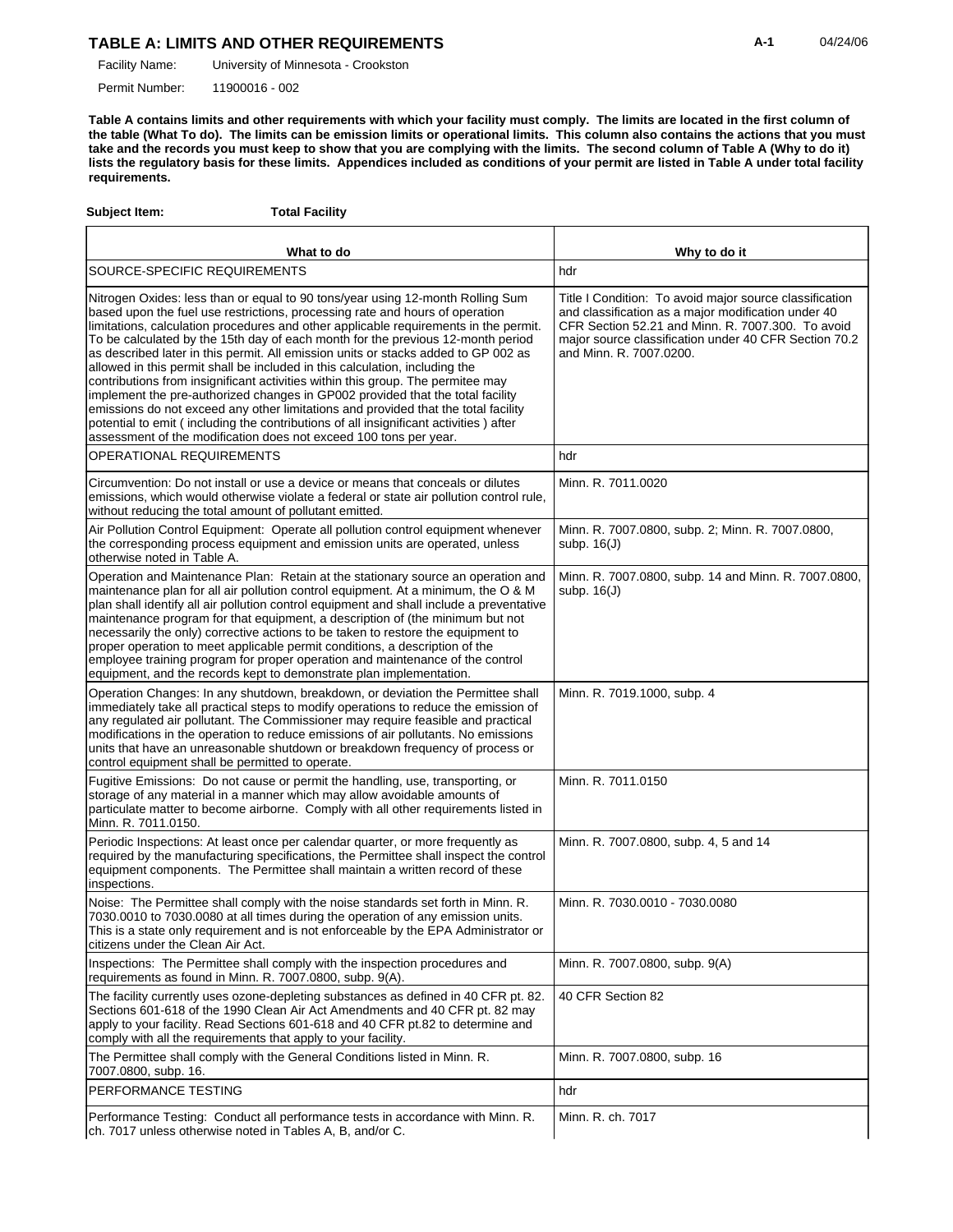# TABLE A: LIMITS AND OTHER REQUIREMENTS **A-2** 04/24/06

University of Minnesota - Crookston Facility Name:

11900016 - 002 Permit Number:

| Performance Test Notifications and Submittals:                                                                                                                                                                                                                                                                                                                                                                                                                                                                                                        | Minn. Rs. 7017.2030, subp. 1-4, 7017.2018 and Minn.<br>R. 7017.2035, subp. 1-2                                                              |
|-------------------------------------------------------------------------------------------------------------------------------------------------------------------------------------------------------------------------------------------------------------------------------------------------------------------------------------------------------------------------------------------------------------------------------------------------------------------------------------------------------------------------------------------------------|---------------------------------------------------------------------------------------------------------------------------------------------|
| Performance Tests are due as outlined in Tables A and B of the permit. See Table<br>B for additional testing requirements.                                                                                                                                                                                                                                                                                                                                                                                                                            |                                                                                                                                             |
| Performance Test Notification (written): due 30 days before each Performance Test<br>Performance Test Plan: due 30 days before each Performance Test<br>Performance Test Pre-test Meeting: due 7 days before each Performance Test<br>Performance Test Report: due 45 days after each Performance Test<br>Performance Test Report - Microfiche Copy: due 105 days after each Performance<br>Test                                                                                                                                                      |                                                                                                                                             |
| The Notification, Test Plan, and Test Report may be submitted in alternative format<br>as allowed by Minn. R. 7017.2018.                                                                                                                                                                                                                                                                                                                                                                                                                              |                                                                                                                                             |
| Limits set as a result of a performance test (conducted before or after permit<br>issuance) apply until superseded as specified by Minn. R. 7017.2025 following<br>formal review of a subsequent performance test on the same unit.                                                                                                                                                                                                                                                                                                                   | Minn. R. 7017.2025                                                                                                                          |
| <b>MONITORING REQUIREMENTS</b>                                                                                                                                                                                                                                                                                                                                                                                                                                                                                                                        | hdr                                                                                                                                         |
| Monitoring Equipment Calibration: Annually calibrate all required monitoring<br>equipment (any requirements applying to continuous emission monitors are listed<br>separately in this permit).                                                                                                                                                                                                                                                                                                                                                        | Minn. R. 7007.0800, subp. 4(D)                                                                                                              |
| Operation of Monitoring Equipment: Unless otherwise noted in Tables A, B, and/or<br>C, monitoring a process or control equipment connected to that process is not<br>necessary during periods when the process is shutdown, or during checks of the<br>monitoring systems, such as calibration checks and zero and span adjustments. If<br>monitoring records are required, they should reflect any such periods of process<br>shutdown or checks of the monitoring system.                                                                           | Minn. R. 7007.0800, subp. 4(D)                                                                                                              |
| <b>RECORDKEEPING</b>                                                                                                                                                                                                                                                                                                                                                                                                                                                                                                                                  | hdr                                                                                                                                         |
| Record keeping: Retain all records at the stationary source for a period of five (5)<br>years from the date of monitoring, sample, measurement, or report. Records which<br>must be retained at this location include all calibration and maintenance records, all<br>original recordings for continuous monitoring instrumentation, and copies of all<br>reports required by the permit. Records must conform to the requirements listed in<br>Minn. R. 7007.0800, subp. 5(A).                                                                       | Minn. R. 7007.0800, subp. 5(C)                                                                                                              |
| Recordkeeping: Maintain records describing any insignificant modifications (as<br>required by Minn. R. 7007. 1250, subp. 3) or changes contravening permit terms<br>(as required by Minn. R. 7007.1350 subp. 2), including records of the emissions<br>resulting from those changes.                                                                                                                                                                                                                                                                  | Minn. R. 7007. 0800, subp. 5(B)                                                                                                             |
| The protocol for PM-10 must include the facility specific emission factor as<br>measured by stack testing if this value is higher than the emission factor provided<br>in the permit application for this permit.                                                                                                                                                                                                                                                                                                                                     | Minn. Stat. Section 116.07, subds. 4a and 9; Minn. R.<br>7009.0020; Minn. R. 7011.0150; Minn. R. 7007.0100;<br>Minn. R. 7007.0800, subp. 2. |
| REPORTING/SUBMITTALS                                                                                                                                                                                                                                                                                                                                                                                                                                                                                                                                  | hdr                                                                                                                                         |
| Submittal: due before the end of each 60 months following 01/10/2005. If the<br>permittee has completed or commenced any of the pre-authorized construction<br>under GP002, the permittee shall submit the appropriate permit modification<br>application to incorporate any new or modified equipment changes into this permit.                                                                                                                                                                                                                      | Minn. R. 7007.1150 through Minn. R. 7007.1500                                                                                               |
| Shutdown Notifications: Notify the Commissioner at least 24 hours in advance of a<br>planned shutdown of any control equipment or process equipment if the shutdown<br>would cause any increase in the emissions of any regulated air pollutant. If the<br>owner or operator does not have advance knowledge of the shutdown, notification<br>shall be made to the Commissioner as soon as possible after the shutdown.<br>However, notification is not required in the circumstances outlined in Items A, B<br>and C of Minn. R. 7019.1000, subp. 3. | Minn. R. 7019.1000, subp. 3                                                                                                                 |
| At the time of notification, the owner or operator shall inform the Commissioner of<br>the cause of the shutdown and the estimated duration. The owner or operator shall<br>notify the Commissioner when the shutdown is over.                                                                                                                                                                                                                                                                                                                        |                                                                                                                                             |
| Breakdown Notifications: Notify the Commissioner within 24 hours of a breakdown<br>of more than one hour duration of any control equipment or process equipment if<br>the breakdown causes any increase in the emissions of any regulated air pollutant.<br>The 24-hour time period starts when the breakdown was discovered or reasonably<br>should have been discovered by the owner or operator. However, notification is not<br>required in the circumstances outlined in Items A, B and C of Minn. R. 7019.1000,<br>subp. 2.                     | Minn. R. 7019.1000, subp. 2                                                                                                                 |
| At the time of notification or as soon as possible thereafter, the owner or operator<br>shall inform the Commissioner of the cause of the breakdown and the estimated<br>duration. The owner or operator shall notify the Commissioner when the<br>breakdown is over.                                                                                                                                                                                                                                                                                 |                                                                                                                                             |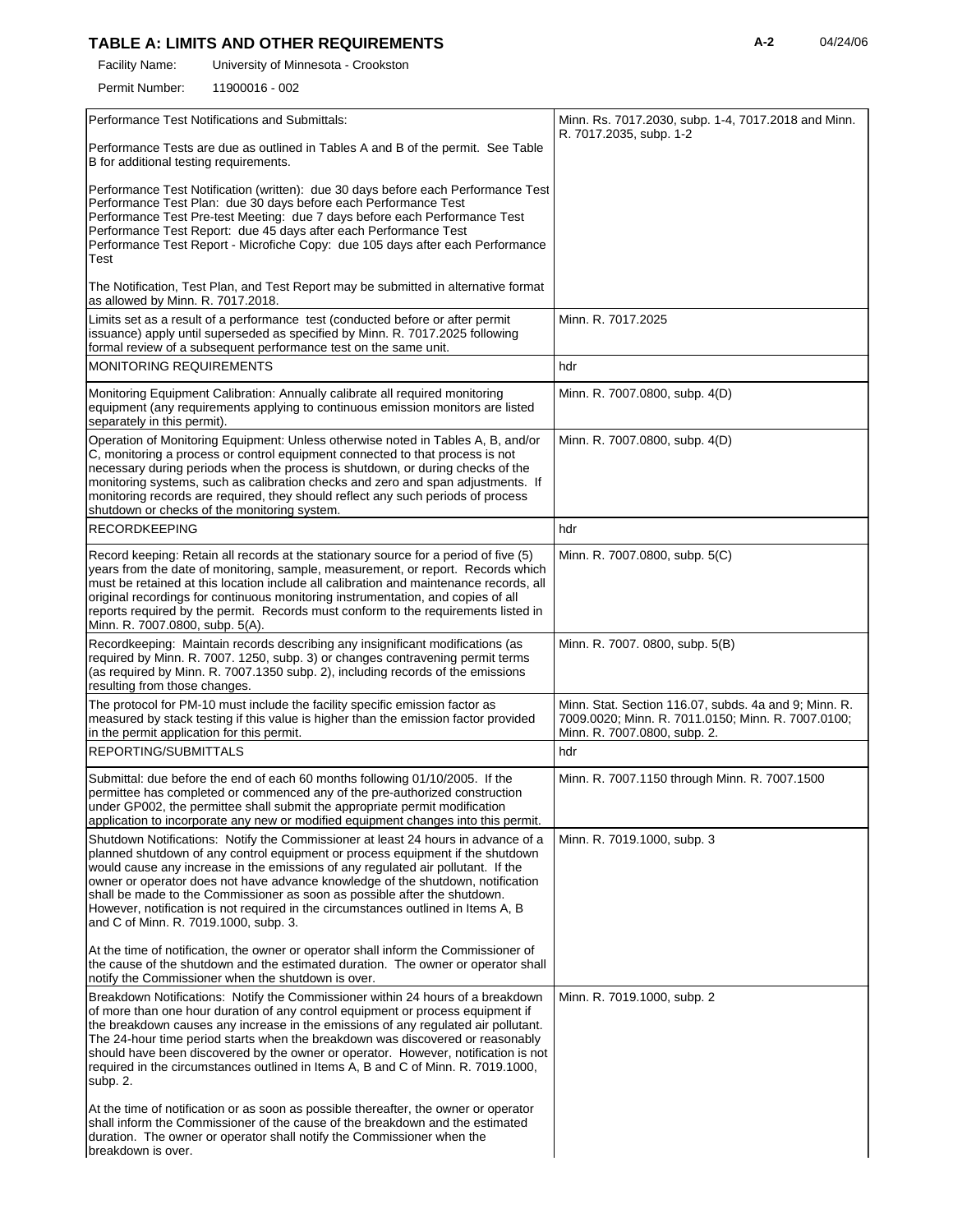## **TABLE A: LIMITS AND OTHER REQUIREMENTS A-3** 04/24/06

University of Minnesota - Crookston Facility Name:

11900016 - 002 Permit Number:

| Notification of Deviations Endangering Human Health or the Environment: As soon<br>as possible after discovery, notify the Commissioner or the state duty officer, either<br>orally or by facsimile, of any deviation from permit conditions which could endanger<br>human health or the environment.                                                                                                                                                                                                                                                                                                                                                                                                                         | Minn. R. 7019.1000, subp. 1                   |
|-------------------------------------------------------------------------------------------------------------------------------------------------------------------------------------------------------------------------------------------------------------------------------------------------------------------------------------------------------------------------------------------------------------------------------------------------------------------------------------------------------------------------------------------------------------------------------------------------------------------------------------------------------------------------------------------------------------------------------|-----------------------------------------------|
| Notification of Deviations Endangering Human Health or the Environment Report:<br>Within 2 working days of discovery, notify the Commissioner in writing of any<br>deviation from permit conditions which could endanger human health or the<br>environment. Include the following information in this written description:<br>1. the cause of the deviation;<br>2. the exact dates of the period of the deviation, if the deviation has been corrected.<br>3. whether or not the deviation has been corrected;<br>4. the anticipated time by which the deviation is expected to be corrected, if not yet<br>corrected; and<br>5. steps taken or planned to reduce, eliminate, and prevent reoccurrence of the<br>Ideviation. | Minn. R. 7019.1000, subp. 1                   |
| Application for Permit Amendment: If a permit amendment is needed, submit an<br>application in accordance with the requirements of Minn. R. 7007.1150 through<br>Minn, R. 7007.1500. Submittal dates vary, depending on the type of amendment<br>needed.                                                                                                                                                                                                                                                                                                                                                                                                                                                                      | Minn. R. 7007.1150 through Minn. R. 7007.1500 |
| Extension Requests: The Permittee may apply for an Administrative Amendment<br>to extend a deadline in a permit by no more than 120 days, provided the proposed<br>deadline extension meets the requirements of Minn. R. 7007.1400, subp. 1(H).                                                                                                                                                                                                                                                                                                                                                                                                                                                                               | Minn. R. 7007.1400, subp. 1(H)                |
| Emission Inventory Report: due 91 days after end of each calendar year following<br>01/10/2005 (April 1). To be submitted on a form approved by the Commissioner.                                                                                                                                                                                                                                                                                                                                                                                                                                                                                                                                                             | Minn. R. 7019.3000 through Minn. R. 7019.3010 |
| Emission Fees: due 60 days after receipt of an MPCA bill.                                                                                                                                                                                                                                                                                                                                                                                                                                                                                                                                                                                                                                                                     | Minn. R. 7002.0005 through Minn. R. 7002.0095 |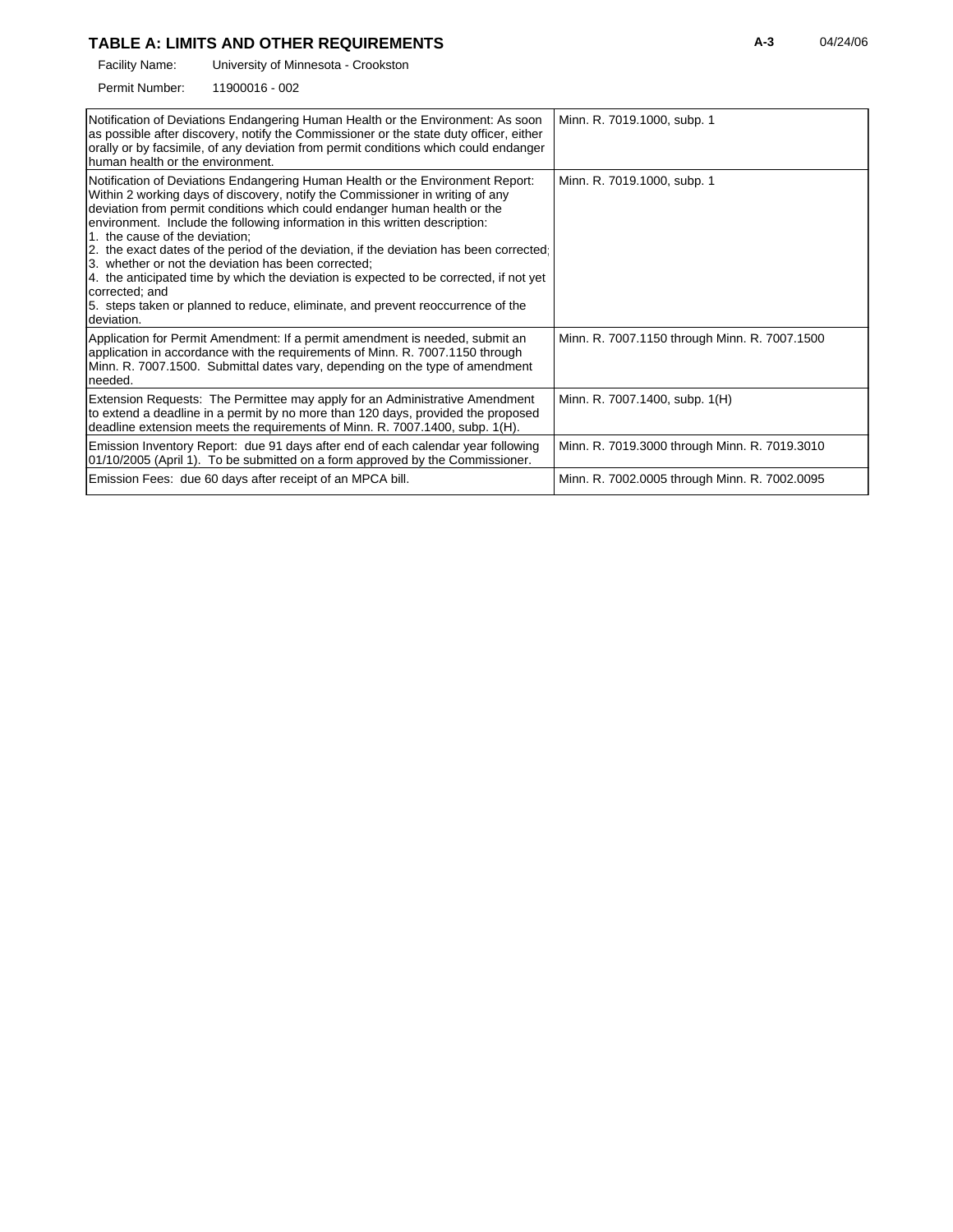## **TABLE A: LIMITS AND OTHER REQUIREMENTS A-4** 04/24/06

| Facility Name: | University of Minnesota - Crookston |
|----------------|-------------------------------------|
| Permit Number: | 11900016 - 002                      |

| Subject Item: |                 | <b>GP 001 Solid Fuel Boilers</b>                                               |
|---------------|-----------------|--------------------------------------------------------------------------------|
|               |                 | <b>Associated Items:</b> CE 001 Electrostatic Precipitator - Medium Efficiency |
|               | EU 001 Boiler 1 |                                                                                |
|               | EU 004 Boiler 4 |                                                                                |

#### SV 001 Heating Plant

r

| What to do                                                                                                                                                                                                                                                                                                                                                                                                                    | Why to do it                                                                                                                                                                                                                                             |
|-------------------------------------------------------------------------------------------------------------------------------------------------------------------------------------------------------------------------------------------------------------------------------------------------------------------------------------------------------------------------------------------------------------------------------|----------------------------------------------------------------------------------------------------------------------------------------------------------------------------------------------------------------------------------------------------------|
| A. OPERATIONAL REQUIREMENTS                                                                                                                                                                                                                                                                                                                                                                                                   | hdr                                                                                                                                                                                                                                                      |
| Fuel type for EU 001 and EU004: sub-bitumunous coal and lignite, by design.                                                                                                                                                                                                                                                                                                                                                   | Minn. R. 7005.0100, subp. 35a; Minn. R. 7007.0800,<br>subp. 2; Minn. R. 7007.0800, subp. 11                                                                                                                                                              |
| Sulfur Content of Fuel: less than or equal to 0.5 percent by weight for<br>sub-bituminous coal, less than or equal to 1.2 percent by weight for lignite. The<br>permittee shall maintain a file of fuel supplier certifications for each shipment of<br>every type of fuel received, including the name of the vendor.                                                                                                        | Title I Condition: To avoid major source classification<br>and classification as a major modification under 40<br>CFR Section 52.21 and Minn, R. 7007.3000. To avoid<br>major source classification under 40 CFR Section 70.2<br>and Minn. R. 7007.0200. |
| Installation, Operation and Maintenance of Fuel Usage Meters. The permittee shall<br>install, operate and maintain instrumentation and methods to measure the amount<br>of fuel burned in each solid fuel boiler in accordance with the fuel usage record<br>keeping and reporting requirements in this permit.<br>For EU001 and EU002, this requirement expires on the date these boilers are<br>dismantled and removed.     | Minn. R. 7007.0800, subp. 4 and 5                                                                                                                                                                                                                        |
| <b>B. RECORDKEEPING</b>                                                                                                                                                                                                                                                                                                                                                                                                       | hdr                                                                                                                                                                                                                                                      |
| Recordkeeping: The permittee shall maintain monthly fuel use records, calculate<br>the 12-month rolling sum and compare with the annual limits for each fuel by the<br>15th day of each month for the previous 12-month period.<br>For EU001, this requirement expires on the date this boiler is dismantled and<br>removed.                                                                                                  | Title I Condition: To avoid major source classification<br>and classification as a major modification under 40<br>CFR Section 52.21 and Minn. R. 7007.3000. To avoid<br>major source classification under 40 CFR Section 70.2<br>and Minn, R. 7007.0200. |
| Recordkeeping: The permittee shall maintain a record of monthly calculations of<br>nitrogen dioxide emissions from this group based on actual monthly fuel usages.<br>The permittee shall use emission factors consistent with the information provided in<br>the permit application. This information shall be submitted to the MPCA with the<br>annual compliance certification that is required by Table B of this permit. | Title I Condition: To avoid major source classification<br>and classification as a major modification under 40<br>CFR Section 52.21 and Minn, R. 7007.3000. To avoid<br>major source classification under 40 CFR Section 70.2<br>and Minn. R. 7007.0200. |
| Fuel usage records shall include the information listed in Appendix B of this permit.                                                                                                                                                                                                                                                                                                                                         | Minn. R. 7007.0800, subp. 4 and 5.                                                                                                                                                                                                                       |

7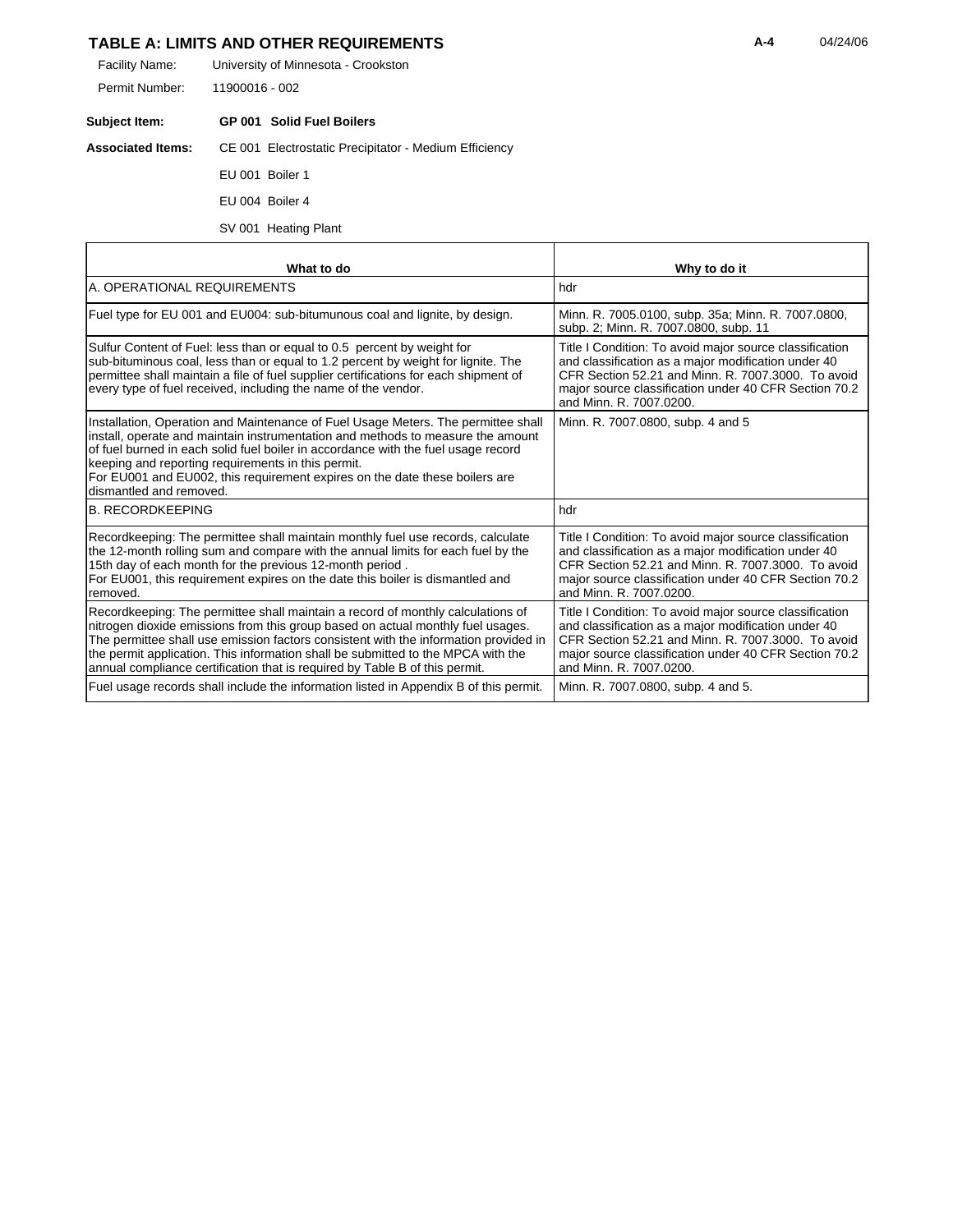### **TABLE A: LIMITS AND OTHER REQUIREMENTS 14/24/06 14/24/06 14/24/06**

| Facility Name: | University of Minnesota - Crookston |
|----------------|-------------------------------------|
| Permit Number: | 11900016 - 002                      |

| Subject Item:     | GP 002 Emergency generators        |
|-------------------|------------------------------------|
| Associated Items: | EU 005 Lysaker Gym Generator       |
|                   | EU 006 Conference Center Generator |

- EU 007 Heating Plant Generator
- EU 009 Kiehle Hall Generator
- EU 010 Student Center Generator
- EU 013 Heating Plant Portable Generator

| What to do                                                                                                                                                                                                                                                                                                                                                                                                                                                                                                                                                                                                                                                                                             | Why to do it                                                                                                                                                                                                                                                                                |
|--------------------------------------------------------------------------------------------------------------------------------------------------------------------------------------------------------------------------------------------------------------------------------------------------------------------------------------------------------------------------------------------------------------------------------------------------------------------------------------------------------------------------------------------------------------------------------------------------------------------------------------------------------------------------------------------------------|---------------------------------------------------------------------------------------------------------------------------------------------------------------------------------------------------------------------------------------------------------------------------------------------|
| A. EMISSION LIMITS                                                                                                                                                                                                                                                                                                                                                                                                                                                                                                                                                                                                                                                                                     | hdr                                                                                                                                                                                                                                                                                         |
| Opacity: less than or equal to 20 percent opacity using 6-minute Average once<br>operating temperatures have been attained.                                                                                                                                                                                                                                                                                                                                                                                                                                                                                                                                                                            | Minn. R. 7011.2300, subp. 1                                                                                                                                                                                                                                                                 |
| Sulfur Dioxide: less than or equal to 0.5 lbs/million Btu heat input for diesel<br>generators (0.29 lbs/million BTU heat input per equipment design).                                                                                                                                                                                                                                                                                                                                                                                                                                                                                                                                                  | Minn. R. 7011.2300, subp. 2                                                                                                                                                                                                                                                                 |
| <b>B. OPERATIONAL REQUIREMENTS</b>                                                                                                                                                                                                                                                                                                                                                                                                                                                                                                                                                                                                                                                                     | hdr                                                                                                                                                                                                                                                                                         |
| Fuel type for EU 005, EU009, EU010 and EU013: diesel only, by design. The<br>permitee may burn biodiesel in these units without having to apply for a permit<br>amendment if no engine modification is needed to burn biodiesel.                                                                                                                                                                                                                                                                                                                                                                                                                                                                       | Minn. R. 7005.0100, subp. 35a; Minn. R. 7007.0800,<br>subp. 2; Minn. R. 7007.0800, subp. 11                                                                                                                                                                                                 |
| Fuel type for EU006 and EU007: Natural gas only by design.                                                                                                                                                                                                                                                                                                                                                                                                                                                                                                                                                                                                                                             | Minn. R. 7005, subp. 35a; Minn. R. 7007.0800, subp.<br>2; Minn.R. 7007.0800, subp. 11                                                                                                                                                                                                       |
| Operating Hours: less than or equal to 500 hours/year using 12-month Rolling Sum<br>for each individual emergency generator in GP002. The Permittee shall maintain<br>documentation on site that each unit listed in this group are emergency generators<br>by design that qualify under the U.S. EPA memorandum entitled "Calculating<br>Potential to Emit (PTE) for Emergency Generators" dated September 6, 1995,<br>limiting operation to 500 hours per year.                                                                                                                                                                                                                                      | Minn. R. 7005.0100, subp. 35a; Minn. R. 7007.0800,<br>subp. 2; Minn. R. 7007.0800, subp. 11.                                                                                                                                                                                                |
| C. MONITORING REQUIREMENTS                                                                                                                                                                                                                                                                                                                                                                                                                                                                                                                                                                                                                                                                             | hdr                                                                                                                                                                                                                                                                                         |
| Metering of Hours of Operation: The permittee shall install, operate and maintain<br>metering equipment and methods to measure the hours of operation for each<br>individual emergency generator in GP002                                                                                                                                                                                                                                                                                                                                                                                                                                                                                              | Minn. R. 7007.0800, subp. 4 and 5                                                                                                                                                                                                                                                           |
| D. RECORDKEEPING                                                                                                                                                                                                                                                                                                                                                                                                                                                                                                                                                                                                                                                                                       | hdr                                                                                                                                                                                                                                                                                         |
| Hours of Operation: The Permittee shall maintain monthly records of the 12-month<br>rolling sum of hours of operation for each emergency generator. The 12-month<br>rolling sum shall be calculated by the 15th day of each month for the previous<br>12-month period. This information shall be used in the monthly calculations<br>showing that nitrogen oxide limits for the facility have not been exceeded.                                                                                                                                                                                                                                                                                       | Title I Condition: To avoid major source classification<br>and classification as a major modification under 40<br>CFR Section 52.21 and Minn, R. 7007.3000. To avoid<br>major source classification under 40 CFR Section 70.2<br>and Minn. R. 7007.0200. Minn. R. 7007.0800, subp. 4<br>& 5 |
| Recordkeeping, Fuel Type: The permittee shall keep records of the fuel burned in<br>the emergency generators when in operation.                                                                                                                                                                                                                                                                                                                                                                                                                                                                                                                                                                        | Minn. R. 7007.0800, subp. 4 and 5                                                                                                                                                                                                                                                           |
| Sulfur Content of Fuel: less than or equal to 0.5 percent by weight . Obtain and<br>maintain a fuel supplier certification for each shipment of diesel fuel, certifying that<br>the sulfur content of the fuel meets this limit. This requirement can be met by<br>securing a fuel supplier contract which specifies the maximum amount of sulfur in<br>the fuel to be delivered and by obtaining a receipt for each shipment which<br>documents that the fuel was supplied by the same contractor.                                                                                                                                                                                                    | Minn. R. 7007.0800, subp. 4 and 5                                                                                                                                                                                                                                                           |
| Fuel usage records shall include the information listed in Appendix B of this permit.                                                                                                                                                                                                                                                                                                                                                                                                                                                                                                                                                                                                                  | Minn. R. 7007.0800, subp. 4 and 5.                                                                                                                                                                                                                                                          |
| Recordkeeping: The permittee shall maintain a contemporaneous record of all<br>pre-authorized changes within GP002, including the date of the change, the<br>location of the new, modified or replaced emergency generator, and monthly<br>calculations showing that the nitrogen oxides limits for the facility have not been<br>exceeded. The calculations shall include the contributions of insignificant activities<br>at the facility. The permitee shall use emission factors consistent with the<br>information provided in the permit application. This information shall be submitted<br>to the MPCA with the annual compliance certification that is required by Table B of<br>this permit. | Title I Condition: To avoid major source classification<br>and classification as a major modification under 40<br>CFR Section 52.21 and Minn. R. 7007.3000. To avoid<br>major source classification under 40 CFR Section 70.2<br>and Minn. R. 7007.0200.                                    |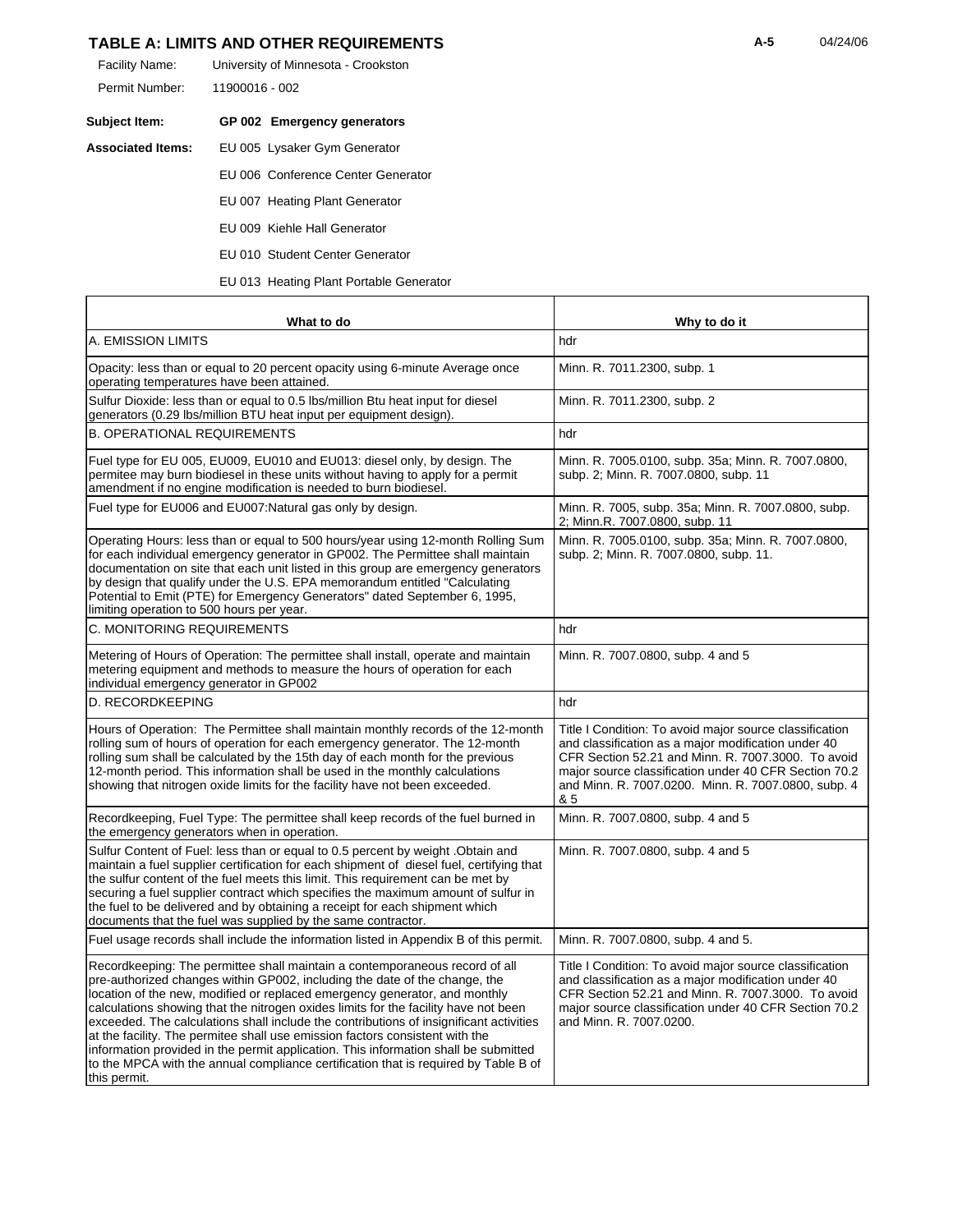## **TABLE A: LIMITS AND OTHER REQUIREMENTS 124/06 14/24/06 14/24/06**

| Facility Name: | University of Minnesota - Crookston |
|----------------|-------------------------------------|
| Permit Number: | 11900016 - 002                      |

| Subject Item:            | <b>GP 003 Northwest Experiment Station</b>     |
|--------------------------|------------------------------------------------|
| <b>Associated Items:</b> | CE 002 Centrifugal Collector - High Efficiency |
|                          | EU 008 Grain Grinding                          |
|                          | FS 004 Grain Unloading                         |
|                          | FS 005 Grain Handling                          |

FS 006 Grain Loading

| What to do                                                                                                                                                                                                                                                                                                                                                                                                                                                                                                                                                                                                                                                                                                                                                                                                                                                          | Why to do it                          |
|---------------------------------------------------------------------------------------------------------------------------------------------------------------------------------------------------------------------------------------------------------------------------------------------------------------------------------------------------------------------------------------------------------------------------------------------------------------------------------------------------------------------------------------------------------------------------------------------------------------------------------------------------------------------------------------------------------------------------------------------------------------------------------------------------------------------------------------------------------------------|---------------------------------------|
| A. OPERATIONAL REQUIREMENTS                                                                                                                                                                                                                                                                                                                                                                                                                                                                                                                                                                                                                                                                                                                                                                                                                                         | hdr                                   |
| The Permittee shall clean up commodities spilled on the driveway and other facility<br>property as required to minimize fugitive emissions to a level consistent with RACT<br>(reasonably available control technology).                                                                                                                                                                                                                                                                                                                                                                                                                                                                                                                                                                                                                                            | Minn. R. 7011.1005, subp. 1(A)        |
| The permittee shall maintain air pollution control equipment in proper operating<br>condition and utilize the air pollution control systems as designed.                                                                                                                                                                                                                                                                                                                                                                                                                                                                                                                                                                                                                                                                                                            | Minn. R. 7011.1005, subp.1(B)         |
| Opacity: less than or equal to 5 percent from truck unloading stations, railcar<br>unloading stations, railcar loading stations, and handling operation.                                                                                                                                                                                                                                                                                                                                                                                                                                                                                                                                                                                                                                                                                                            | Minn. R. 7011.1005, subp. 3(A)        |
| Opacity: less than or equal to 10 percent from truck loading stations.                                                                                                                                                                                                                                                                                                                                                                                                                                                                                                                                                                                                                                                                                                                                                                                              | Minn. R. 7011.1005, subp. 3(B)        |
| Opacity: less than or equal to 10 percent from control equipment                                                                                                                                                                                                                                                                                                                                                                                                                                                                                                                                                                                                                                                                                                                                                                                                    | Minn. R. 7011.1005, subp. (D)         |
| Total Particulate Matter: greater than or equal to 80 percent control efficiency for<br>control equipment. CE002 is rated at 99% for the size distribution of particulate<br>matter it controls. This requirement also applies to the control device for the cracker<br>mill which is an insignificant activity.                                                                                                                                                                                                                                                                                                                                                                                                                                                                                                                                                    | Minn. R. 7011.1005, subp. 3(E)        |
| The permittee may not operate or maintain a dry bulk agricultural facility that<br>creates public nuisance.                                                                                                                                                                                                                                                                                                                                                                                                                                                                                                                                                                                                                                                                                                                                                         | Minn, R. 7011.1010                    |
| Quarterly Inspections. At least once per calendar quarter, the permitee shall inspect<br>the control equipment external system components, including but not limited to the<br>electrical systems. The permitee shall maintain a written record of the inspection<br>and any corrective actions taken during the inspection.                                                                                                                                                                                                                                                                                                                                                                                                                                                                                                                                        | Minn. R. 7007.0800, subp. 4, 5 and 14 |
| Corrective Actions: The permittee shall take corrective actions as soon as possible<br>if any of the following occur:<br>- excessive visible emissions from any of the grain handling or grain processing<br>operations<br>- any of the components in the the pollution control equipment are found during the<br>inspections to need repair.<br>Corrective actions shall return the operation control equipment to within the<br>recommended or required ranges in the Operations and Maintenance Plan,<br>eliminate excessive visible emissions, and/or include completions of necessary<br>repairs identified during the inspections as applicable. Corrective actions include,<br>but are not limited to, those outlined in the O&M Plan for the control equipment.<br>The permittee shall keep records of the type and date of any corrective action<br>taken. | Minn. R. 7007.0800 subp. 4, 5 and 14  |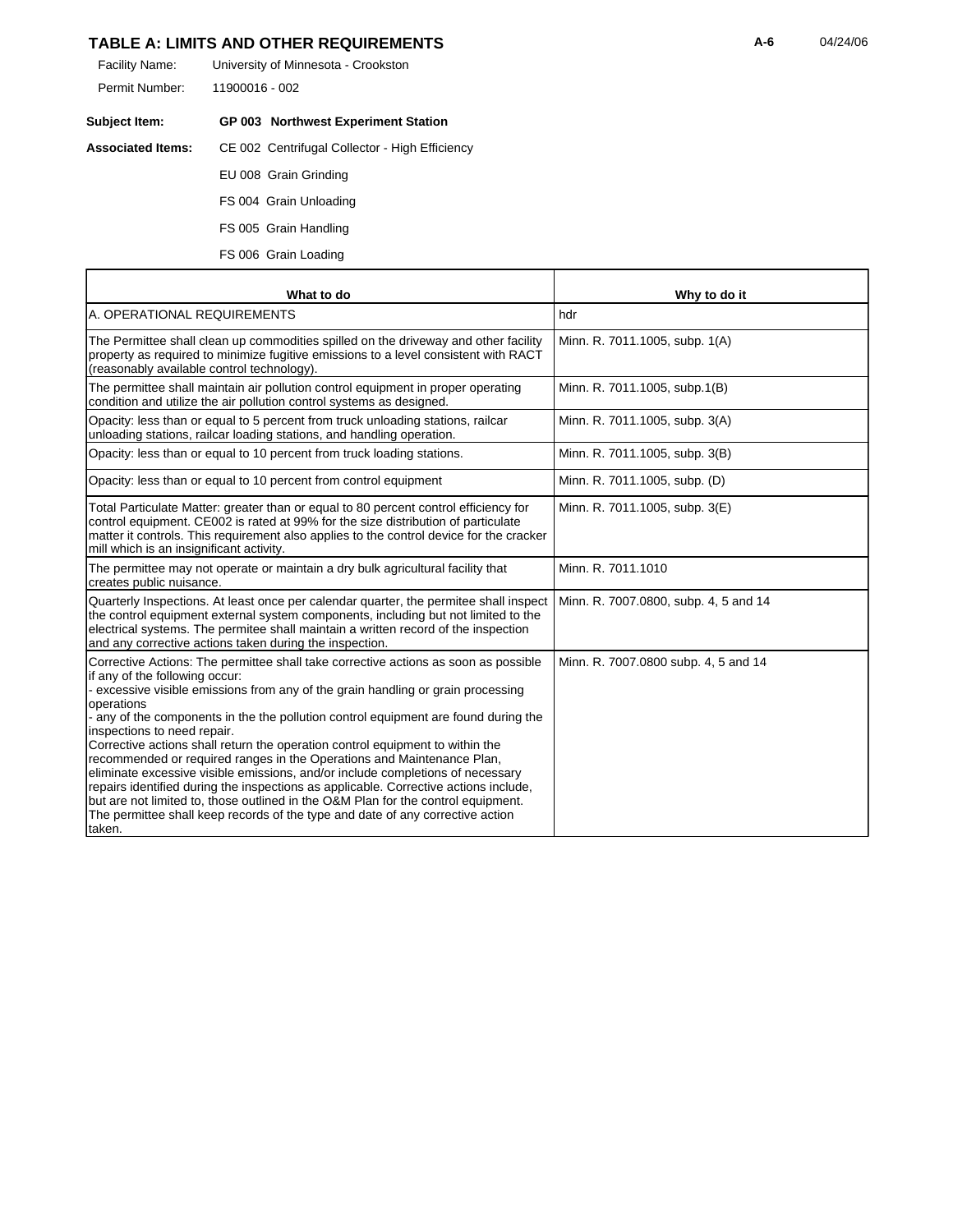## TABLE A: LIMITS AND OTHER REQUIREMENTS **A-7** 04/24/06

University of Minnesota - Crookston 11900016 - 002 Facility Name: Permit Number:

**Subject Item: GP 004 Coal Handling Associated Items:** FS 001 Coal Unloading FS 002 Coal Conveying

FS 003 Coal Stockpiles

| What to do                                                                                                                                                                                                                                                                                                                                                                    | Why to do it                      |
|-------------------------------------------------------------------------------------------------------------------------------------------------------------------------------------------------------------------------------------------------------------------------------------------------------------------------------------------------------------------------------|-----------------------------------|
| IOPERATIONAL REQUIREMENTS                                                                                                                                                                                                                                                                                                                                                     | hdr                               |
| Fugitive Emissions: Do not cause or permit the handling, use, transporting, or<br>storage of any material in a manner which may allow avoidable amounts of<br>particulate matter to become airborne. Comply with all other requirements listed in<br>Minn. R. 7011.0150.                                                                                                      | Minn, R. 7011.1110 and 7011.0150  |
| Dust suppressants: during freezing temperatures, owners or operators shall not be<br>required to apply water or dust suppressants. The permittee is not authorized to<br>use surface hardening agents, wetting or chemical agents, foam agents, and oils<br>that may cause ground water or surface water contamination in violation of any<br>applicable water pollution law. | Minn, R. 7011.1120 and 7011.1140  |
| The permittee shall not conduct any nonessential coal handling operations that are<br>not shielded from the wind or enclosed in a building when steady wind speed<br>exceed 30 miles per hour.                                                                                                                                                                                | 7011.1125 Cessation of Operations |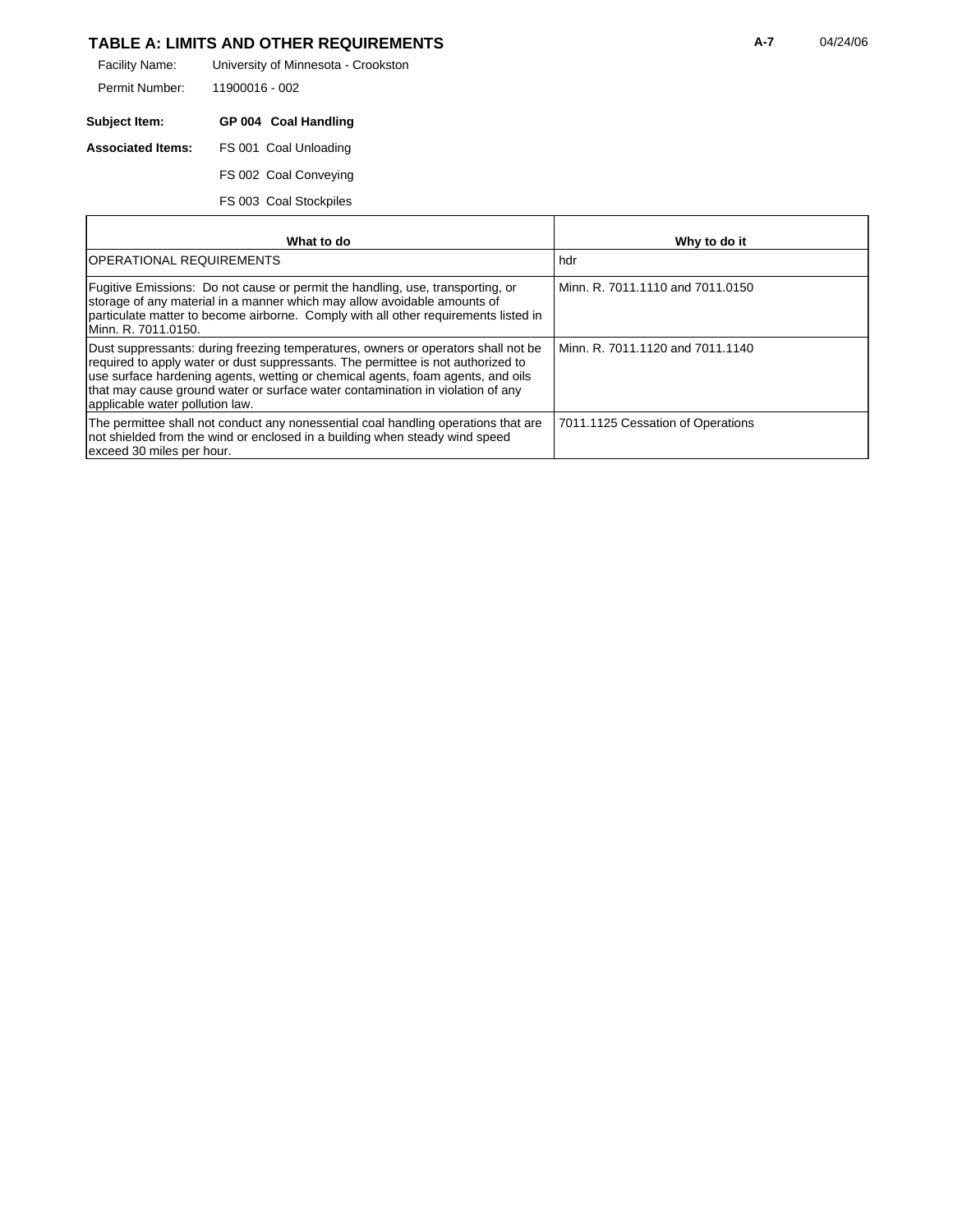## TABLE A: LIMITS AND OTHER REQUIREMENTS **A-8** 04/24/06

University of Minnesota - Crookston Facility Name:

11900016 - 002 Permit Number:

#### **Subject Item: GP 005 Older Solid Fuel Boilers**

**Associated Items:** EU 001 Boiler 1

| What to do                                                                                                                                                                                                                                                                                                                                                                                                                                                                                                                                                                                                                                                                 | Why to do it                                                                                                                                                                                                                                             |
|----------------------------------------------------------------------------------------------------------------------------------------------------------------------------------------------------------------------------------------------------------------------------------------------------------------------------------------------------------------------------------------------------------------------------------------------------------------------------------------------------------------------------------------------------------------------------------------------------------------------------------------------------------------------------|----------------------------------------------------------------------------------------------------------------------------------------------------------------------------------------------------------------------------------------------------------|
| A. EMISSION LIMITS                                                                                                                                                                                                                                                                                                                                                                                                                                                                                                                                                                                                                                                         | hdr                                                                                                                                                                                                                                                      |
| Total Particulate Matter: less than or equal to 0.6 million Btu's/hour heat input. This<br>limit applies individually to each emission unit in this group.                                                                                                                                                                                                                                                                                                                                                                                                                                                                                                                 | Minn. R. 7011.0510, subp. 1                                                                                                                                                                                                                              |
| Opacity: less than or equal to 20 percent except for one six-minute period per hour<br>of not more than 60 percent opacity. This limit applies individualy to each emission<br>unit in this group                                                                                                                                                                                                                                                                                                                                                                                                                                                                          | Minn. R. 7011.0510, subp. 2                                                                                                                                                                                                                              |
| <b>B. OPERATIONAL REQUIREMENTS</b>                                                                                                                                                                                                                                                                                                                                                                                                                                                                                                                                                                                                                                         | hdr                                                                                                                                                                                                                                                      |
| Emission units in GP005 may not be operated concurrently with emission units in<br>GP006.                                                                                                                                                                                                                                                                                                                                                                                                                                                                                                                                                                                  | Title I Condition: To avoid major source classification<br>and classification as a major modification under 40<br>CFR Section 52.21 and Minn. R. 7007.3000. To avoid<br>major source classification under 40 CFR Section 70.2<br>and Minn. R. 7007.0200. |
| Emission units in GP005 may not be operated concurrently with EU004.                                                                                                                                                                                                                                                                                                                                                                                                                                                                                                                                                                                                       | Minn. R. 7007.0800, subp. 2                                                                                                                                                                                                                              |
| Equipment Removal and/or Dismantlement: due 180 days after Initial Startup of<br>new boilers EU011 and/or EU012. Old coal boiler EU001 must be shutdown<br>permanently (removed/dismantled) within 180 days of starting-up EU011 and/or<br>EU012.                                                                                                                                                                                                                                                                                                                                                                                                                          | Title I Condition: To avoid major source classification<br>and classification as a major modification under 40<br>CFR Section 52.21 and Minn. R. 7007.3000. To avoid<br>major source classification under 40 CFR Section 70.2<br>and Minn. R. 7007.0200. |
| C. PERFORMANCE TESTING                                                                                                                                                                                                                                                                                                                                                                                                                                                                                                                                                                                                                                                     | hdr                                                                                                                                                                                                                                                      |
| Initial Performance Test: due 730 days after 01/10/2005. PM, PM-10 and Opacity<br>test is required for EU001 if construction of EU011 and EU012 has not begun.<br>Testing shall require proximate fuel analysis. Test shall be conducted at the<br>maximum hourly production rate at which the equipment discharging through this<br>stack will be operated and with the maximum MMBTUH from lignite and<br>sub-bituminous coal the permitee wishes to be authorized to combust. Test results<br>for PM and PM-10 must be expressed as Ib/MMBTU heat input and as Ib/ton of<br>fuel. PM-10 test results are to be used to generate a facility specific emission<br>factor. | Minn. R. 7017.2020, subp. 1                                                                                                                                                                                                                              |
| Performance Test Notifications and Submittals;<br>Performance Test Notification (written): due 30 days before each Performance Test<br>Performance Test Plan: due 30 days before each Performance Test<br>Performance Test Pre-Test Meeting: due 7 day before each Performance Test<br>Performance Test Report: due 45 days after each Performance Test<br>Performance Test Report - Microfiche Copy or CD: due 105 day after each<br>Performance Test.<br>The Notification, Test Plan, and Test Report may be submitted in alternative format<br>as allowed by Minn. R. 7017.2018.                                                                                        | Minn. R. 7017.2030, subp. 1-4; Minn. R. 7017.2018<br>and Minn. R. 7017.2035, subp. 1-2                                                                                                                                                                   |
| Testing required at other times by an applicable requirement or compliance<br>document and at additional times if the commissioner requests a performance test.                                                                                                                                                                                                                                                                                                                                                                                                                                                                                                            | Minn. R. 7017.2020, subp. 1                                                                                                                                                                                                                              |
| D. MODELING REQUIREMENTS                                                                                                                                                                                                                                                                                                                                                                                                                                                                                                                                                                                                                                                   | hdr                                                                                                                                                                                                                                                      |
| The protocol for PM-10 must include the facility specific emission factor as<br>measured by stack testing if this value is higher than the emission factor provided<br>in the permit application for this permit.                                                                                                                                                                                                                                                                                                                                                                                                                                                          | Minn. Stat. Section 116.07, subds. 4a and 9; Minn. R.<br>7009.0020; Minn. R. 7011.0150; Minn. R. 7007.0100;<br>Minn. R. 7007.0800, subp. 2.                                                                                                              |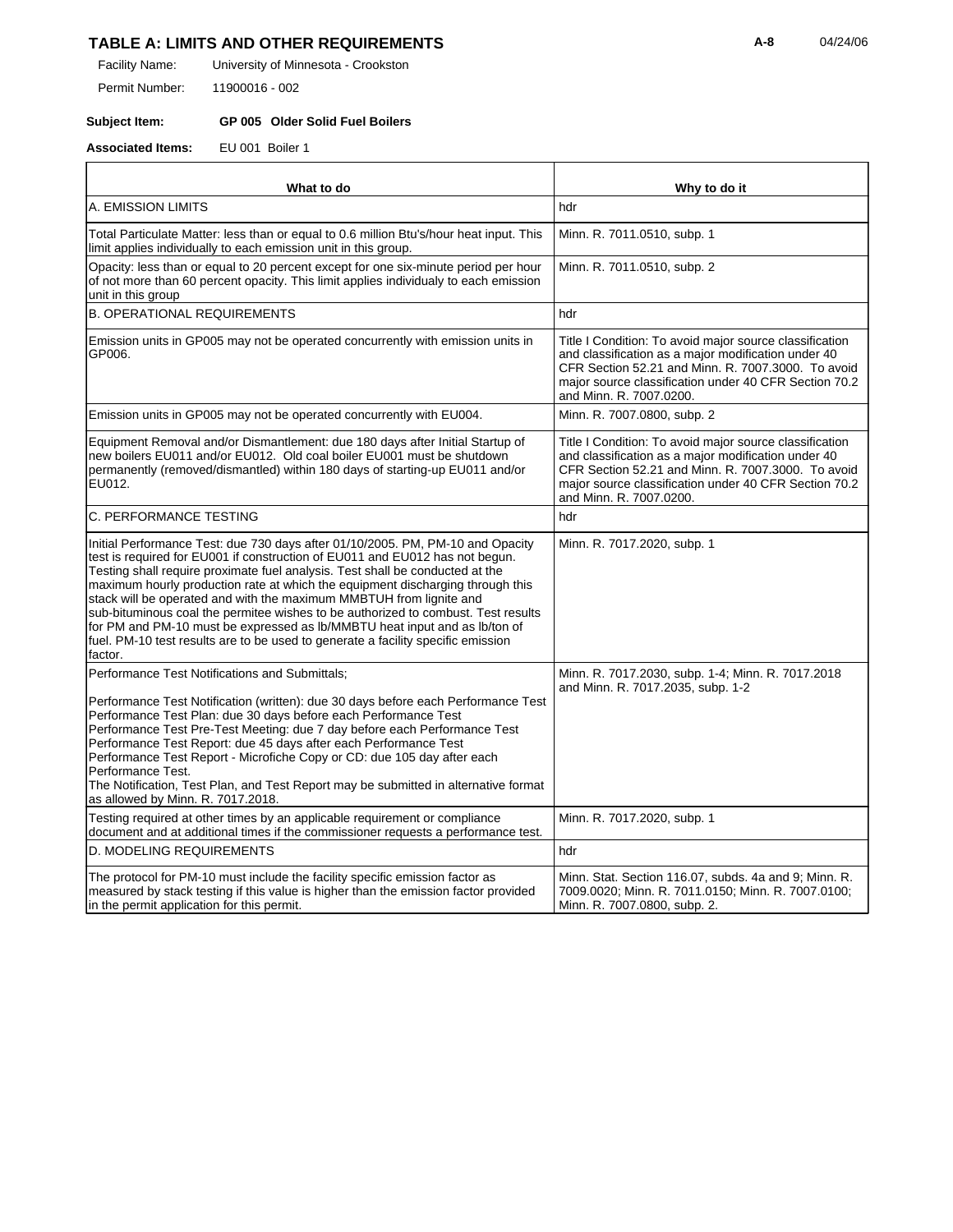## **TABLE A: LIMITS AND OTHER REQUIREMENTS 124/06 124/06 124/06 124/06**

University of Minnesota - Crookston Facility Name:

11900016 - 002 Permit Number:

### **Subject Item: GP 006 New Gas Boilers**

**Associated Items:** EU 011 Boiler No. 5

EU 012 Boiler No. 6

| What to do                                                                                                                                                                                                                                                                                                                                                                                                                                                                                                                                                                                                                                                                        | Why to do it                                                                                                                                                                                                                                                                                                           |
|-----------------------------------------------------------------------------------------------------------------------------------------------------------------------------------------------------------------------------------------------------------------------------------------------------------------------------------------------------------------------------------------------------------------------------------------------------------------------------------------------------------------------------------------------------------------------------------------------------------------------------------------------------------------------------------|------------------------------------------------------------------------------------------------------------------------------------------------------------------------------------------------------------------------------------------------------------------------------------------------------------------------|
| A. OPERATIONAL REQUIREMENTS                                                                                                                                                                                                                                                                                                                                                                                                                                                                                                                                                                                                                                                       | hdr                                                                                                                                                                                                                                                                                                                    |
| Combined EU011 and EU012 Propane Fuel Usage: less than or equal to 1200000<br>gallons/year using 12-month Rolling Sum                                                                                                                                                                                                                                                                                                                                                                                                                                                                                                                                                             | Title I Condition: To avoid major source classification<br>and classification as a major modification under 40<br>CFR Section 52.21 and Minn. R. 7007.3000. To avoid<br>major source classification under 40 CFR Section 70.2<br>and Minn. R. 7007.0200.                                                               |
| At all times, including periods of start up, shutdown, and malfunction, the Permittee<br>shall, to the extent practicable, maintain and operate any affected facility, including<br>associated air pollution control equipment in a manner consistent with good air<br>pollution control practice for minimizing emissions.                                                                                                                                                                                                                                                                                                                                                       | 40 CFR Section 60.11(d)                                                                                                                                                                                                                                                                                                |
| No owner or operator shall build, erect, install, or use any article, machine,<br>equipment or process, the use of which conceals an emission which would<br>otherwise constitute a violation of an applicable standard.                                                                                                                                                                                                                                                                                                                                                                                                                                                          | 40 CFR Section 60.12                                                                                                                                                                                                                                                                                                   |
| Fuel type for EU011 and EU012: natural gas and propane only, by design.                                                                                                                                                                                                                                                                                                                                                                                                                                                                                                                                                                                                           | Minn. R. 7005.0100, subp. 35a; Minn. R. 7007.0800,<br>subp. 2; Minn. R. 7007.0800, subp. 11                                                                                                                                                                                                                            |
| Emissions for EU011 and EU012 were calculated assuming low NOx burners with<br>emission factors equal to 0.00005 lb.NOx per cubic foot of natural gas and 0.019 lb<br>of NO <sub>x</sub> per gallon of propane burned. If the final manufacturer's guarantee for the<br>boilers is higher than these values, the permittee must report this information with<br>the first emission inventory submitted for the operation of these units. The permitee<br>must use the emission factors guaranteed by the manufacturer in all calculations.<br>The permitee shall operate and maintain the boilers in accordance with the<br>conditions of the manufacturer's guarantee and terms. | Title I Condition: To avoid major source classification<br>and classification as a major modification under 40<br>CFR Section 52.21 and Minn. R. 7007.3000. To avoid<br>major source classification under 40 CFR Section 70.2<br>and Minn. R. 7007.0200. Minn. R. 7005.0100, subp.<br>35a; Minn. R. 7007.0800, subp. 2 |
| Installation, Operation and Maintenance of Fuel Usage Meters. The permittee shall<br>install, operate and maintain instrumentation and methods to measure the amount<br>of propane burned in each boiler in this group in accordance with the fuel usage<br>recordkeeping and reporting requirements in this permit.                                                                                                                                                                                                                                                                                                                                                              | Minn. R. 7007.0800, subp. 4 and 5                                                                                                                                                                                                                                                                                      |
| <b>B. RECORDKEEPING</b>                                                                                                                                                                                                                                                                                                                                                                                                                                                                                                                                                                                                                                                           | hdr                                                                                                                                                                                                                                                                                                                    |
| Recordkeeping: Record and maintain records of the amounts of each fuel<br>combusted in each boiler on a monthly basis. Natural gas records may consist of<br>purchase records or receipts. Records shall include the information listed in<br>Appendix B of this permit.                                                                                                                                                                                                                                                                                                                                                                                                          | 40 CFR Section 60.13(i) and February 20, 1992, EPA<br>memorandum to meet the requirements of 40 CFR<br>Section 60.48c(g) and (i). Minn. R. 7007.0800, subp. 4<br>- 6.                                                                                                                                                  |
| Recordkeeping: The permittee shall maintain monthly propane use records,<br>calculate the 12-month rolling sum and compare with the annual limits for each fuel<br>by the 15th day of each month for the previous 12-month period.                                                                                                                                                                                                                                                                                                                                                                                                                                                | Title I Condition: To avoid major source classification<br>and classification as a major modification under 40<br>CFR Section 52.21 and Minn. R. 7007.3000. To avoid<br>major source classification under 40 CFR Section 70.2<br>and Minn. R. 7007.0200.                                                               |
| Recordkeeping: Maintain records of the occurrence and duration of any startup,<br>shutdown, or malfunction in the operation of the facility including; any malfunction<br>of the air pollution control equipment; or any periods during which a continuous<br>monitoring system or monitoring device is inoperative.                                                                                                                                                                                                                                                                                                                                                              | 40 CFR Section 60.7(b), Minn. R. 7019.0100, subp. 1                                                                                                                                                                                                                                                                    |
| Recordkeeping: Maintain a file of all measurements, maintenance, reports and<br>records for at least five years.                                                                                                                                                                                                                                                                                                                                                                                                                                                                                                                                                                  | 40 CFR Section 60.7(f); Minn. R. 7019.0100, subp. 1                                                                                                                                                                                                                                                                    |
| Recordkeeping: The permittee shall maintain a records of monthly calculations of<br>nitrogen dioxide emissions from this group based on actual monthly fuel usages.<br>The permittee shall use emission factors consistent with the information provided in<br>the permit application. This information shall be submitted to the MPCA with the<br>annual compliance certification that is required by Table B of this permit.                                                                                                                                                                                                                                                    | Title I Condition: To avoid major source classification<br>and classification as a major modification under 40<br>CFR Section 52.21 and Minn. R. 7007.3000. To avoid<br>major source classification under 40 CFR Section 70.2<br>and Minn. R. 7007.0200.                                                               |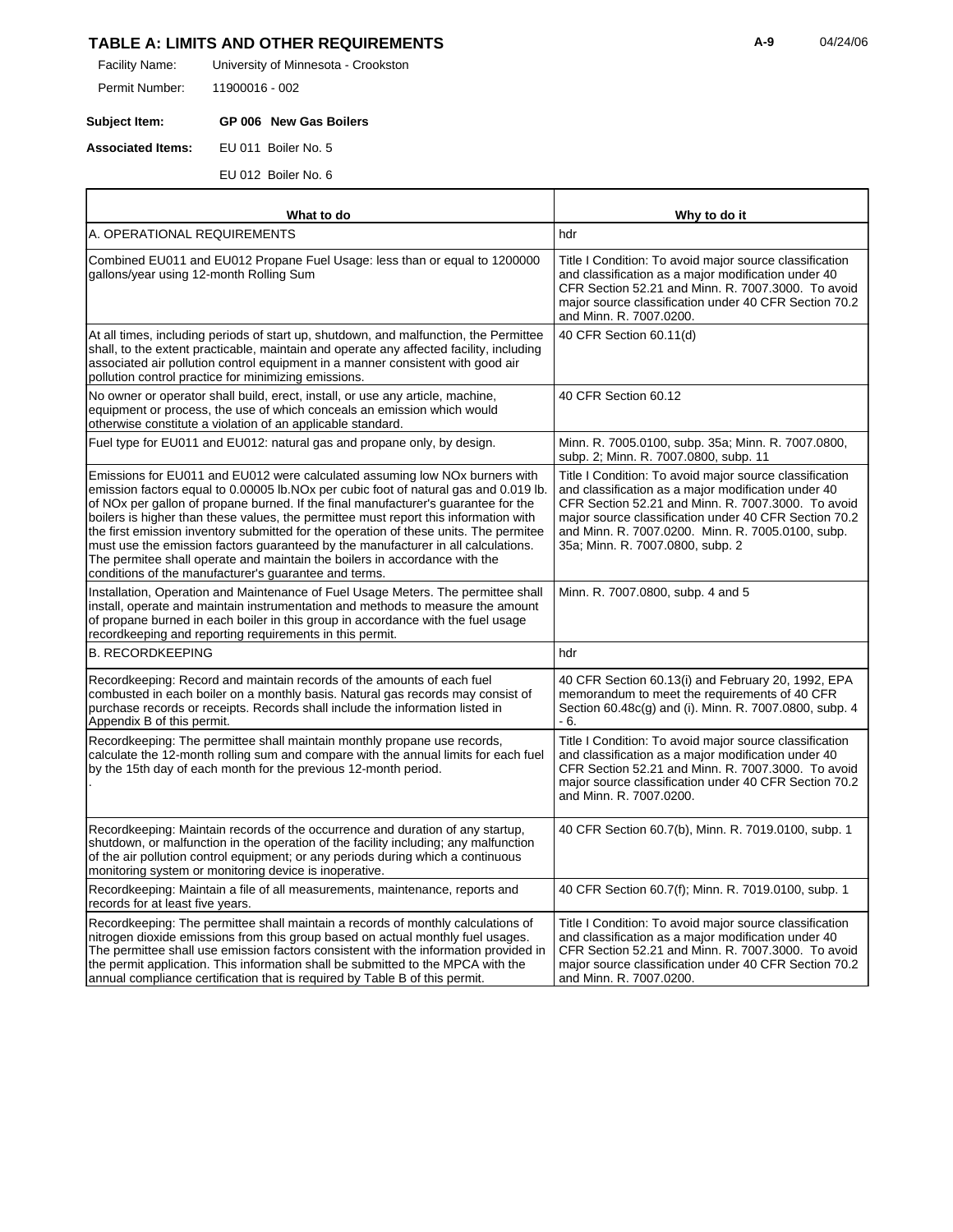## **TABLE A: LIMITS AND OTHER REQUIREMENTS 124/06 14/24/06 14/24/06**

| Facility Name: | University of Minnesota - Crookston |
|----------------|-------------------------------------|
|                |                                     |

11900016 - 002 Permit Number:

**Subject Item: EU 001 Boiler 1**

r

#### **Associated Items:** CE 001 Electrostatic Precipitator - Medium Efficiency

GP 001 Solid Fuel Boilers

GP 005 Older Solid Fuel Boilers

SV 001 Heating Plant

| What to do                                                                                                                                                                                                                                                                                                                                                                                                                | Why to do it                                                                                                                                                                                                                                             |
|---------------------------------------------------------------------------------------------------------------------------------------------------------------------------------------------------------------------------------------------------------------------------------------------------------------------------------------------------------------------------------------------------------------------------|----------------------------------------------------------------------------------------------------------------------------------------------------------------------------------------------------------------------------------------------------------|
| A. OPERATIONAL REQUIREMENTS                                                                                                                                                                                                                                                                                                                                                                                               | hdr                                                                                                                                                                                                                                                      |
| Fuel type: sub-bitumunous coal and lignite, by design.                                                                                                                                                                                                                                                                                                                                                                    | Minn. R. 7005.0100, subp. 35a; Minn. R. 7007.0800<br>subp. 2; Minn. R. 7007.0800 subp. 11.                                                                                                                                                               |
| Sulfur Content of Fuel: less than or equal to 0.5 percent by weight for<br>sub-bituminous coal, less than or equal to 1.2 percent by weight for lignite. The<br>permittee shall maintain a file of fuel supplier certifications for each shipment of<br>every type of fuel received, including the name of the vendor.                                                                                                    | Title I Condition: To avoid major source classification<br>and classification as a major modification under 40<br>CFR Section 52.21 and Minn, R. 7007.3000. To avoid<br>major source classification under 40 CFR Section 70.2<br>and Minn, R. 7007.0200. |
| Sub-bituminous coal Fuel Usage: less than or equal to 1000 tons/year using<br>12-month Rolling Sum                                                                                                                                                                                                                                                                                                                        | Title I Condition: to avoid major source classification<br>and classification as a major modification under 40<br>CFR Section 52.21 and Minn. R. 7007.3000. To avoid<br>major source classification under 40 CFR Section 70.2<br>and Minn. R 7007.0200.  |
| Lignite coal Fuel Usage: less than or equal to 300 tons/year using 12-month Rolling<br>Sum                                                                                                                                                                                                                                                                                                                                | Title I Condition: To avoid major source classification<br>and classification as a major modification under 40<br>CFR Section 52.21 and Minn, R. 7007.3000. To avoid<br>major source classification under 40 CFR Section 70.2<br>and Minn, R. 7007.0200. |
| Installation, Operation and Maintenance of Fuel Usage Meters. The permittee shall<br>install, operate and maintain instrumentation and methods to measure the amount<br>of fuel burned in each solid fuel boiler in accordance with the fuel usage record<br>keeping and reporting requirements in this permit.<br>For EU001 and EU002, this requirement expires on the date these boilers are<br>dismantled and removed. | Minn. R. 7007.0800, subp. 4 and 5.                                                                                                                                                                                                                       |
| <b>IRECORDKEEPING</b>                                                                                                                                                                                                                                                                                                                                                                                                     | hdr                                                                                                                                                                                                                                                      |
| Recordkeeping: The permittee shall maintain monthly fuel use records, calculate<br>the 12-month rolling sum and compare with the annual limits for each fuel by the<br>15th day of each month for the previous 12-month period.<br>This requirement expires on the date this boiler is dismantled and removed.                                                                                                            | Title I Condition: To avoid major source classification<br>and classification as a major modification under 40<br>CFR Section 52.21 and Minn, R. 7007.3000. To avoid<br>major source classification under 40 CFR Section 70.2<br>and Minn, R. 7007.0200. |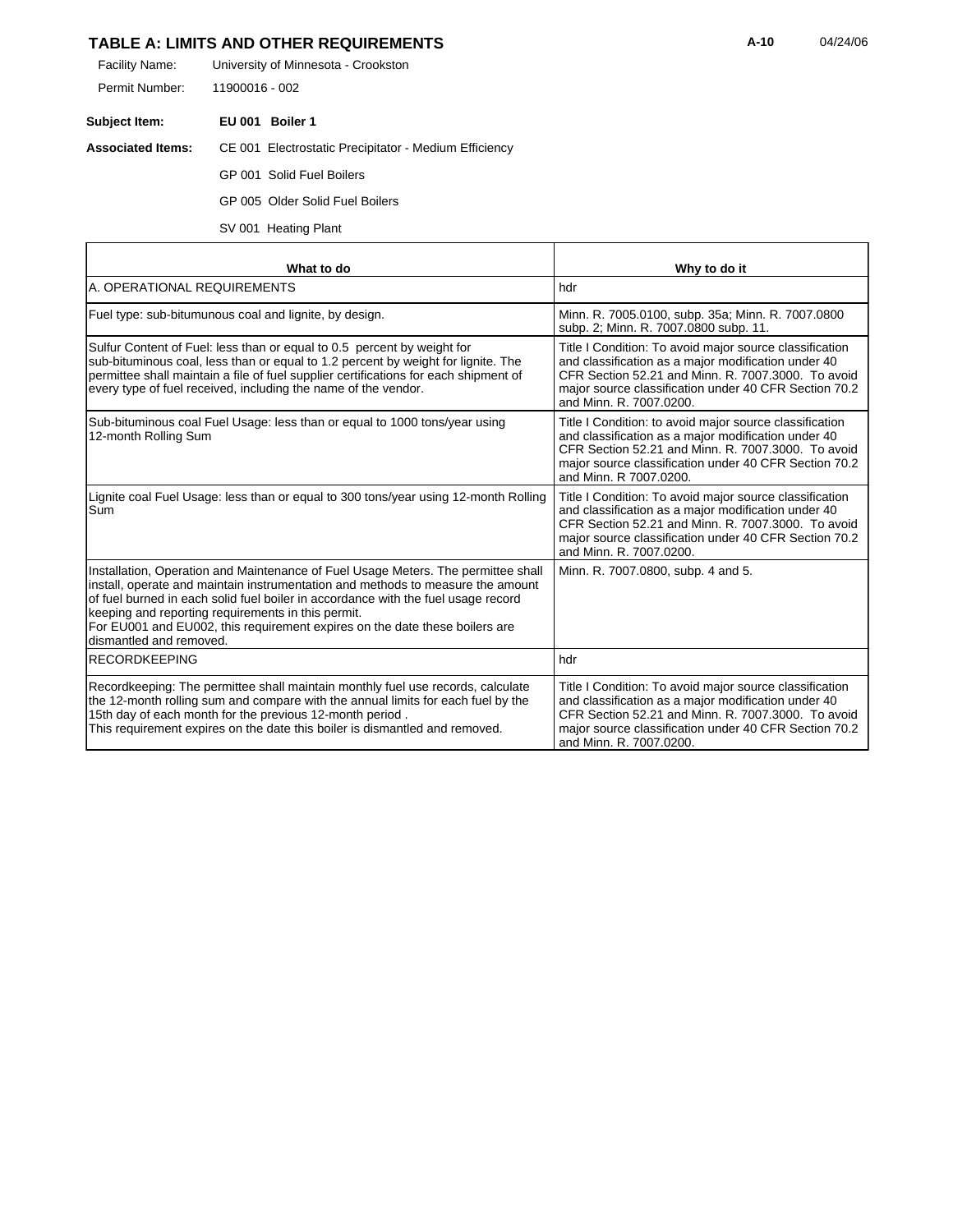## TABLE A: LIMITS AND OTHER REQUIREMENTS **A-11** 04/24/06

University of Minnesota - Crookston Facility Name:

11900016 - 002 Permit Number:

### **Subject Item: EU 003 Boiler 3**

| What to do                                                                                                                                                                                                                                                                                                                                                                                                                           | Why to do it                                                                                                                                                                                                                                             |
|--------------------------------------------------------------------------------------------------------------------------------------------------------------------------------------------------------------------------------------------------------------------------------------------------------------------------------------------------------------------------------------------------------------------------------------|----------------------------------------------------------------------------------------------------------------------------------------------------------------------------------------------------------------------------------------------------------|
| IA. EMISSION LIMITS                                                                                                                                                                                                                                                                                                                                                                                                                  | hdr                                                                                                                                                                                                                                                      |
| Total Particulate Matter: less than or equal to 0.6 million Btu/hour heat input.                                                                                                                                                                                                                                                                                                                                                     | Minn. R. 7011.0510, subp. 1                                                                                                                                                                                                                              |
| Opacity: less than or equal to 20 percent except for one six-minute period per hour<br>of not more than 60 percent opacity.                                                                                                                                                                                                                                                                                                          | Minn. R. 7011.0510, subp. 2                                                                                                                                                                                                                              |
| <b>B. OPERATIONAL REQUIREMENTS</b>                                                                                                                                                                                                                                                                                                                                                                                                   | hdr                                                                                                                                                                                                                                                      |
| Fuel type for EU 003, natural gas and LP gas only, by design.                                                                                                                                                                                                                                                                                                                                                                        | Minn. R. 7005.0100, subp. 35a, Minn. R. 7007.0800<br>subp. 2, Minn. R. 7007.0800 subp. 11                                                                                                                                                                |
| IC. RECORDKEEPING                                                                                                                                                                                                                                                                                                                                                                                                                    | hdr                                                                                                                                                                                                                                                      |
| Recordkeeping: The permittee shall maintain monthly fuel use records, calculate<br>the 12-month rolling sum for each fuel by the 15th day of each month for the<br>previous 12-month period.                                                                                                                                                                                                                                         | Title I Condition: To avoid major source classification<br>and classification as a major modification under 40<br>CFR Section 52.21 and Minn, R. 7007.3000. To avoid<br>major source classification under 40 CFR Section 70.2<br>and Minn, R. 7007.0200. |
| Fuel usage records shall include the information listed in Appendix B of this permit.                                                                                                                                                                                                                                                                                                                                                | Minn. R. 7007.0800, subp. 4 - 5.                                                                                                                                                                                                                         |
| Recordkeeping: The permitee shall maintain a records of monthly calculations of<br>nitrogen dioxide emissions from this emission unit based on actual monthly fuel<br>usages. The permitee shall use emission factors consistent with the information<br>provided in the permit application. This information shall be submitted to the MPCA<br>with the annual compliance certification that is required by Table B of this permit. | Title I Condition: To avoid major source classification<br>and classification as a major modification under 40<br>CFR Section 52.21 and Minn, R. 7007.3000. To avoid<br>major source classification under 40 CFR Section 70.2<br>and Minn. R. 7007.0200. |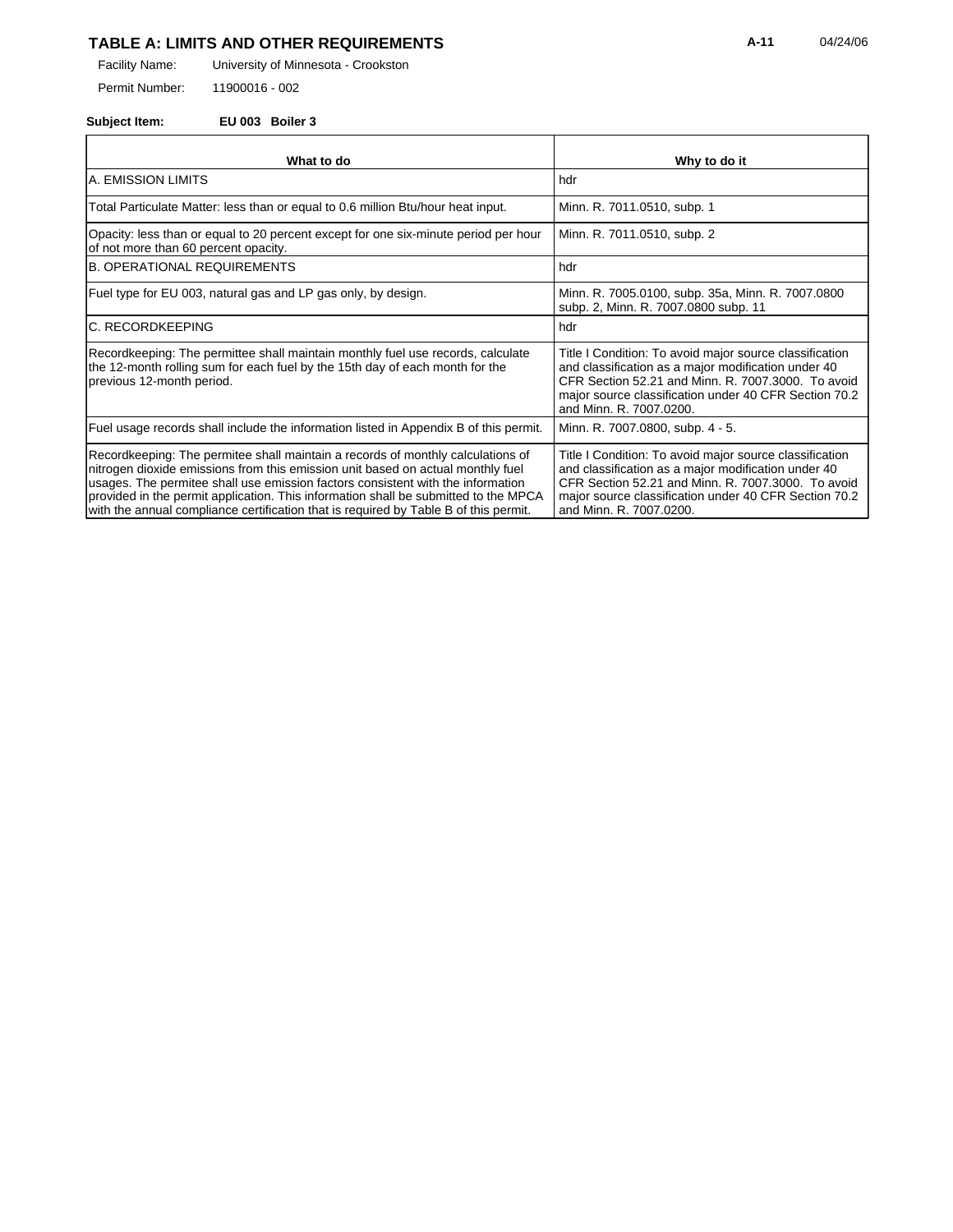## **TABLE A: LIMITS AND OTHER REQUIREMENTS A-12** 04/24/06

University of Minnesota - Crookston Facility Name:

11900016 - 002 Permit Number:

**Subject Item: EU 004 Boiler 4**

**Associated Items:** CE 001 Electrostatic Precipitator - Medium Efficiency

GP 001 Solid Fuel Boilers

SV 001 Heating Plant

| What to do                                                                                                                                                                                                                                                                                                                                                                                                                                                                                                                                                                                                                             | Why to do it                                                                                                                                                                                                                                             |
|----------------------------------------------------------------------------------------------------------------------------------------------------------------------------------------------------------------------------------------------------------------------------------------------------------------------------------------------------------------------------------------------------------------------------------------------------------------------------------------------------------------------------------------------------------------------------------------------------------------------------------------|----------------------------------------------------------------------------------------------------------------------------------------------------------------------------------------------------------------------------------------------------------|
| A. EMISSION LIMITS                                                                                                                                                                                                                                                                                                                                                                                                                                                                                                                                                                                                                     | hdr                                                                                                                                                                                                                                                      |
| Total Particulate Matter: less than or equal to 0.4 lbs/million Btu heat input                                                                                                                                                                                                                                                                                                                                                                                                                                                                                                                                                         | Minn. R. 7011.0515, subp. 1                                                                                                                                                                                                                              |
| Opacity: less than or equal to 20 percent except for one six-minute period per hour<br>of not more than 60 percent opacity.                                                                                                                                                                                                                                                                                                                                                                                                                                                                                                            | Minn. R. 7011.0515, subp. 2                                                                                                                                                                                                                              |
| <b>B. OPERATIONAL REQUIREMENTS</b>                                                                                                                                                                                                                                                                                                                                                                                                                                                                                                                                                                                                     | hdr                                                                                                                                                                                                                                                      |
| Fuel type for EU 001, EU002 and EU004: sub-bitumunous coal and lignite, by<br>design.                                                                                                                                                                                                                                                                                                                                                                                                                                                                                                                                                  | Minn. R. 7005.0100, subp. 35a; Minn. R. 7007.0800,<br>subp. 2; Minn. R. 7007.0800, subp. 11.                                                                                                                                                             |
| Sulfur Content of Fuel: less than or equal to 0.5 percent by weight for<br>sub-bituminous coal, less than or equal to 1.2 percent by weight for lignite. The<br>permittee shall maintain a file of fuel supplier certifications for each shipment of<br>every type of fuel received, including the name of the vendor.                                                                                                                                                                                                                                                                                                                 | Title I Condition: To avoid major source classification<br>and classification as a major modification under 40<br>CFR Section 52.21 and Minn. R. 7007.3000. To avoid<br>major source classification under 40 CFR Section 70.2<br>and Minn. R. 7007.0200. |
| Fuel Usage: less than or equal to 4000 tons/year using 12-month Rolling Sum of<br>Sub-bituminous coal while GP005 is allowed to operate.                                                                                                                                                                                                                                                                                                                                                                                                                                                                                               | Title I Condition: To avoid major source classification<br>and classification as a major modification under 40<br>CFR Section 52.21 and Minn. R. 7007.3000. To avoid<br>major source classification under 40 CFR Section 70.2<br>and Minn, R 7007,0200.  |
| Fuel Usage: less than or equal to 1200 tons/year using 12-month Rolling Sum of<br>Lignite coal while GP005 is allowed to operate                                                                                                                                                                                                                                                                                                                                                                                                                                                                                                       | Title I Condition: To avoid major source classification<br>and classification as a major modification under 40<br>CFR Section 52.21 and Minn. R. 7007.3000. To avoid<br>major source classification under 40 CFR Section 70.2<br>and Minn. R 7007.0200.  |
| Fuel Usage: less than or equal to 5000 tons/year using 12-month Rolling Sum of<br>Sub-bituminous coal after GP006 begins to operate.                                                                                                                                                                                                                                                                                                                                                                                                                                                                                                   | Title I Condition: To avoid major source classification<br>and classification as a major modification under 40<br>CFR Section 52.21 and Minn. R. 7007.3000. To avoid<br>major source classification under 40 CFR Section 70.2<br>and Minn. R 7007.0200.  |
| Fuel Usage: less than or equal to 1200 tons/year using 12-month Rolling Sum of<br>Lignite coal after GP006 begins to operate                                                                                                                                                                                                                                                                                                                                                                                                                                                                                                           | Title I Condition: To avoid major source classification<br>and classification as a major modification under 40<br>CFR Section 52.21 and Minn. R. 7007.3000. To avoid<br>major source classification under 40 CFR Section 70.2<br>and Minn. R. 7007.0200. |
| Installation, Operation and Maintenance of Fuel Usage Meters. The permittee shall<br>install, operate and maintain instrumentation and methods to measure the amount<br>of fuel burned in each solid fuel boiler in accordance with the fuel usage record<br>keeping and reporting requirements in this permit.                                                                                                                                                                                                                                                                                                                        | Minn. R. 7007.0800, subp. 4 and 5.                                                                                                                                                                                                                       |
| C. RECORDKEEPING                                                                                                                                                                                                                                                                                                                                                                                                                                                                                                                                                                                                                       | hdr                                                                                                                                                                                                                                                      |
| Recordkeeping: The permittee shall maintain monthly fuel use records, calculate<br>the 12-month rolling sum and compare with the annual limits for each fuel by the<br>15th day of each month for the previous 12-month period.                                                                                                                                                                                                                                                                                                                                                                                                        | Title I Condition: To avoid major source classification<br>and classification as a major modification under 40<br>CFR Section 52.21 and Minn. R. 7007.3000. To avoid<br>major source classification under 40 CFR Section 70.2<br>and Minn. R. 7007.0200. |
| Recordkeeping: The permittee shall maintain a record of monthly calculations of<br>nitrogen dioxide emissions from this emission unit based on actual monthly fuel<br>usages. The permittee shall use emission factors consistent with the information<br>provided in the permit application. This information shall be submitted to the MPCA<br>with the annual compliance certification that is required by Table B of this permit.                                                                                                                                                                                                  | Title I Condition: To avoid major source classification<br>and classification as a major modification under 40<br>CFR Section 52.21 and Minn. R. 7007.3000. To avoid<br>major source classification under 40 CFR Section 70.2<br>and Minn. R. 7007.0200. |
| Fuel use records shall include the information listed in Appendix B of this permit.                                                                                                                                                                                                                                                                                                                                                                                                                                                                                                                                                    | Minn. R. 7007.0800, subp. 4 and 5.                                                                                                                                                                                                                       |
| C. PERFORMANCE TESTING                                                                                                                                                                                                                                                                                                                                                                                                                                                                                                                                                                                                                 | hdr                                                                                                                                                                                                                                                      |
| Initial Performance Test: due 730 days after 01/10/2005. Performance Test for PM,<br>PM-10 and Opacity is required for EU004. Test shall be conducted at the maximum<br>hourly production rate at which the equipment discharging through this stack will be<br>operated and with the maximum MMBTUH from lignite and sub-bituminous coal the<br>permitee wishes to be authorized to operate. Testing shall require proximate fuel<br>analysis. Test results for PM and PM-10 must be expressed as Ib/MMBTU heat<br>input and as Ib/ton of fuel. PM-10 test results are to be used to generate a facility<br>specific emission factor. | Minn. R. 7017.2020, subp. 1,2, and 3                                                                                                                                                                                                                     |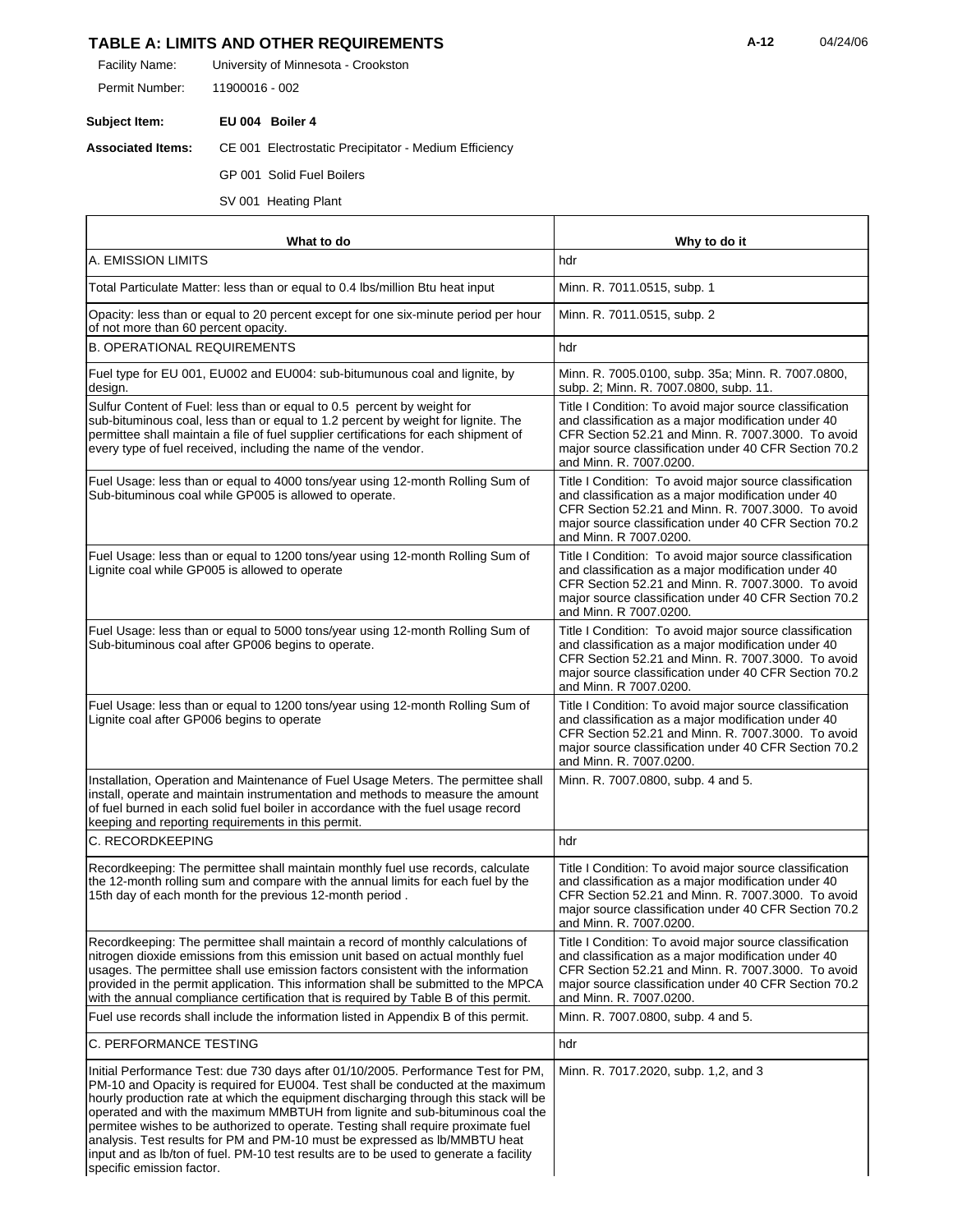### TABLE A: LIMITS AND OTHER REQUIREMENTS **A-13** 04/24/06

University of Minnesota - Crookston Facility Name:

11900016 - 002 Permit Number:

| <b>IPerformance Test Notifications and Submittals:</b>                                                                                                                                                                                                                                                                                                                                                                                                                                                                            | Minn. R. 7017.2030, subp. 1-4; Minn. R. 7017.2018<br>and Minn. R. 7017.2035, subp. 1-2                                                      |
|-----------------------------------------------------------------------------------------------------------------------------------------------------------------------------------------------------------------------------------------------------------------------------------------------------------------------------------------------------------------------------------------------------------------------------------------------------------------------------------------------------------------------------------|---------------------------------------------------------------------------------------------------------------------------------------------|
| Performance Test Notification (written): due 30 days before each Performance Test<br>Performance Test Plan: due 30 days before each Performance Test<br>Performance Test Pre-Test Meeting: due 7 day before each Performance Test<br>Performance Test Report: due 45 days after each Performance Test<br>Performance Test Report - Microfiche Copy or CD: due 105 day after each<br>Performance Test.<br>The Notification, Test Plan, and Test Report may be submitted in alternative format<br>as allowed by Minn. R. 7017.2018. |                                                                                                                                             |
| Testing required at other times by an applicable requirement or compliance<br>document and at additional times if the commissioner requests a performance test.                                                                                                                                                                                                                                                                                                                                                                   | Minn. R. 7017.2020, subp. 1                                                                                                                 |
| <b>ID. MODELING REQUIREMENTS</b>                                                                                                                                                                                                                                                                                                                                                                                                                                                                                                  | hdr                                                                                                                                         |
| The protocol for PM-10 must include the facility specific emission factor as<br>measured by stack testing if this value is higher than the emission factor provided<br>in the permit application for this permit.                                                                                                                                                                                                                                                                                                                 | Minn. Stat. Section 116.07, subds. 4a and 9; Minn. R.<br>7009.0020; Minn. R. 7011.0150; Minn. R. 7007.0100;<br>Minn. R. 7007.0800, subp. 2. |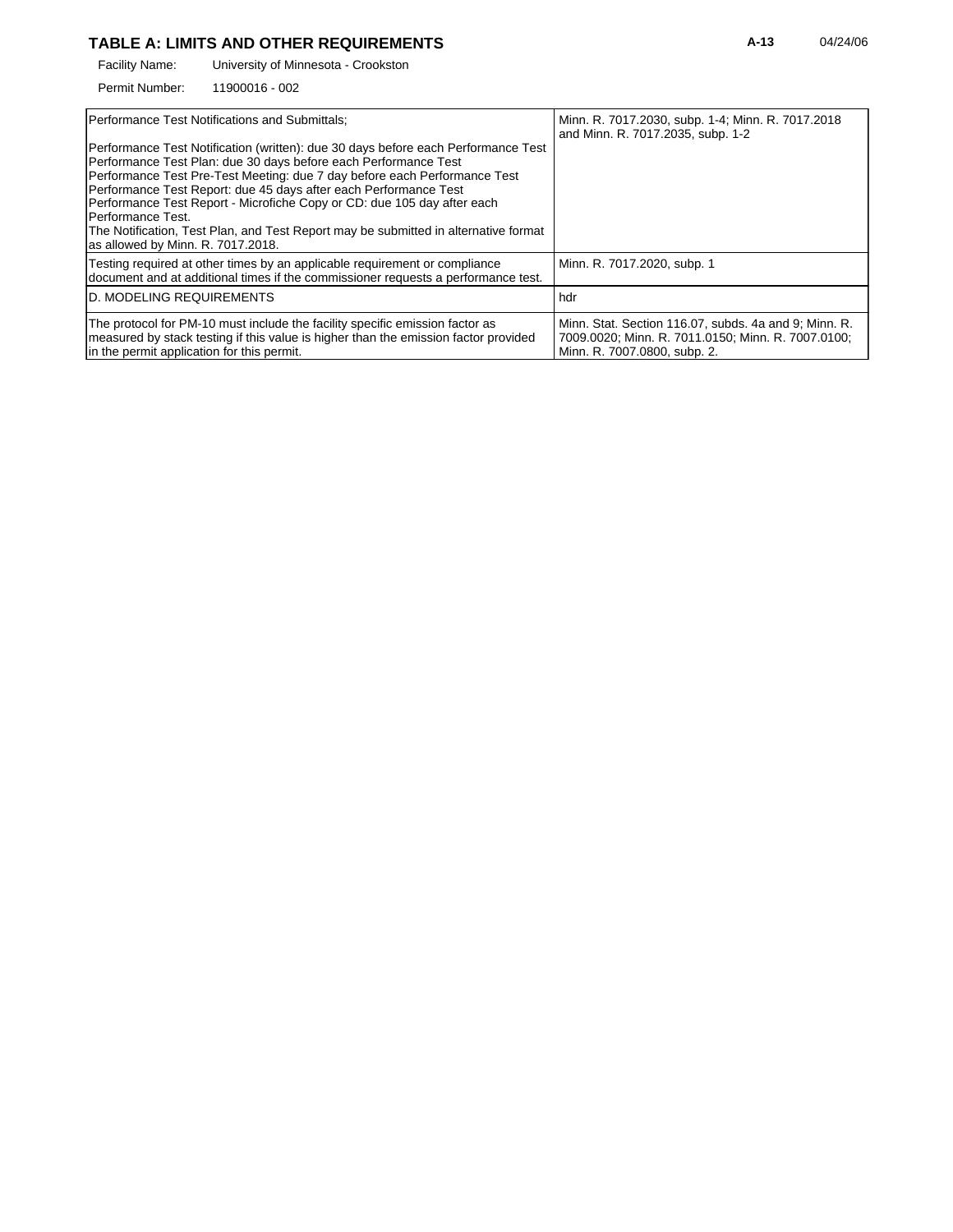## TABLE A: LIMITS AND OTHER REQUIREMENTS **A-14** 04/24/06

University of Minnesota - Crookston Facility Name:

11900016 - 002 Permit Number:

#### **Subject Item: CE 001 Electrostatic Precipitator - Medium Efficiency**

**Associated Items:** EU 001 Boiler 1

r

EU 004 Boiler 4

GP 001 Solid Fuel Boilers

| What to do                                                                                                                                                                                                                                                                                                                                                                                                                                                                                                                                                                                                                                                                                                                                                                                                                                                                                                                                                                                                                                                        | Why to do it                                                                                                                                                                                                                                                                                                                                               |
|-------------------------------------------------------------------------------------------------------------------------------------------------------------------------------------------------------------------------------------------------------------------------------------------------------------------------------------------------------------------------------------------------------------------------------------------------------------------------------------------------------------------------------------------------------------------------------------------------------------------------------------------------------------------------------------------------------------------------------------------------------------------------------------------------------------------------------------------------------------------------------------------------------------------------------------------------------------------------------------------------------------------------------------------------------------------|------------------------------------------------------------------------------------------------------------------------------------------------------------------------------------------------------------------------------------------------------------------------------------------------------------------------------------------------------------|
| A. OPERATIONAL REQUIREMENTS                                                                                                                                                                                                                                                                                                                                                                                                                                                                                                                                                                                                                                                                                                                                                                                                                                                                                                                                                                                                                                       | hdr                                                                                                                                                                                                                                                                                                                                                        |
| The Permittee shall operate and maintain CE001 at all times that any emission unit<br>controlled by the electrostatic precipitator is in operation. CE001 shall be operated<br>and maintained in accordance with the Operations and Maintenance (O&M) Plan.                                                                                                                                                                                                                                                                                                                                                                                                                                                                                                                                                                                                                                                                                                                                                                                                       | Title I Condition: To avoid major source classification<br>and classification as a major modification under 40<br>CFR Section 52.21 and Minn. R. 7007.3000. To avoid<br>major source classification under 40 CFR Section 70.2<br>and Minn. R. 7007.0200. Minn. R. 7007.0800, subp. 2,<br>Minn. R. 7007.0800, subp. 14; Minn. R. 7007.0800,<br>subp $16(J)$ |
| Total Particulate Matter: greater than or equal to 90 percent control efficiency<br>Compliance with Minn. R. 7011.0510, subp. 1 and Minn. R. 7011.0515, subp. 1 is<br>deemed sufficient to demonstrate compliance with this requirement.                                                                                                                                                                                                                                                                                                                                                                                                                                                                                                                                                                                                                                                                                                                                                                                                                          | Title I Condition: To avoid major source classification<br>and classification as a major modification under 40<br>CFR Section 52.21 and Minn. R. 7007.3000. To avoid<br>major source classification under 40 CFR Section 70.2<br>and Minn. R. 7007.0200. Minn. R. 7007.0800, subp. 2,<br>Minn. R. 7007.0800, subp. 14; Minn. R. 7007.0800,<br>subp $16(J)$ |
| CE001 must be operated with at least the minimum specific collection area (SCA)<br>in service determined during the most recent particulate matter emissions test with<br>results equal to or less than the particulate matter emissions limit.<br>If the sections in the CE001 are physically and electrically equivalent, the Permittee<br>can meet this requirement by operating CE001 with no less than the number of<br>sections that were operating during the most recent particulate emission tests with<br>results equal to or less than the particulate matter emission limit.                                                                                                                                                                                                                                                                                                                                                                                                                                                                          | Title I Condition: To avoid major source classification<br>and classification as a major modification under 40<br>CFR Section 52.21 and Minn. R. 7007.3000. To avoid<br>major source classification under 40 CFR Section 70.2<br>and Minn. R. 7007.0200. Minn. R. 7007.0800, subp.<br>2, Minn. R. 7007.0800, subp. 14; Minn. R. 7007.0800,<br>subp $16(J)$ |
| If the the number of SCA or number of sections drop below the minimum required<br>anytime that flue gases are going through the control equipment, this shall be<br>reported as a deviation.                                                                                                                                                                                                                                                                                                                                                                                                                                                                                                                                                                                                                                                                                                                                                                                                                                                                      |                                                                                                                                                                                                                                                                                                                                                            |
| Quarterly Inspections. At least once per calendar quarter, the permittee shall<br>inspect the control equipment external system components, including but not<br>limited to the electrical systems. The permitee shall maintain a written record of the<br>inspection and any corrective actions taken during the inspection.                                                                                                                                                                                                                                                                                                                                                                                                                                                                                                                                                                                                                                                                                                                                     | Minn. R. 7007.0800, subp. 4, 5 and 14                                                                                                                                                                                                                                                                                                                      |
| Corrective Actions: The permittee shall take corrective actions as soon as possible<br>if any of the following occur:<br>- visible emissions indicate evidence of pollution control malfunction;<br>- the monitored secondary voltage and current, spark rate and rapping are outside<br>the recommended range in the Operation and Maintenenace (O & M) Plan;<br>- the monitored SCA is less than what is required required; or<br>any of the components in the the electrostatic precipitator are found during the<br>inspections to need repair.<br>Corrective actions shall return the secondary voltage and current, the SCA and<br>spark rate to within the recommended or required ranges, eliminate excessive<br>visible emissions, and/or include completions of necessary repairs identified during<br>the inspections as applicable. Corrective actions include, but are not limited to,<br>those outlined in the O&M Plan for the electrostatic precipitator. The permittee shall<br>keep record of the type and date of any corrective action taken. | Minn. R. 7007.0800 subp. 4, 5 and 14                                                                                                                                                                                                                                                                                                                       |
| <b>B. RECORDKEEPING</b>                                                                                                                                                                                                                                                                                                                                                                                                                                                                                                                                                                                                                                                                                                                                                                                                                                                                                                                                                                                                                                           | hdr                                                                                                                                                                                                                                                                                                                                                        |
| Daily Monitoring and Recordkeeping. The permittee shall physically verify and<br>record the identity and minimum number of electrostatic precipitator sections (or<br>SCA if sections are not equivalent) in service each day that CE001 is operating.<br>The permittee shall maintain a written record of the verification.                                                                                                                                                                                                                                                                                                                                                                                                                                                                                                                                                                                                                                                                                                                                      | Minn. R. 7007.0100 subp. 35a; Minn. R. 7007.0800,<br>subp. 2; Minn. R. 7007.0800, subp. 14; Minn. R.<br>7007.0800, subp. 16(J)                                                                                                                                                                                                                             |
| Operation and Maintenance Plan: This plan shall include the appropriate range of<br>operation for the primary and secondary voltage and current and spark rate to<br>ensure optimum performance for the lectrostatic precipitator.                                                                                                                                                                                                                                                                                                                                                                                                                                                                                                                                                                                                                                                                                                                                                                                                                                | Minn. R. 7007.0800, subp. 14 and Minn. R. 7007.0800,<br>subp. $16(J)$                                                                                                                                                                                                                                                                                      |
| C. MONITORING REQUIREMENTS                                                                                                                                                                                                                                                                                                                                                                                                                                                                                                                                                                                                                                                                                                                                                                                                                                                                                                                                                                                                                                        | hdr                                                                                                                                                                                                                                                                                                                                                        |

T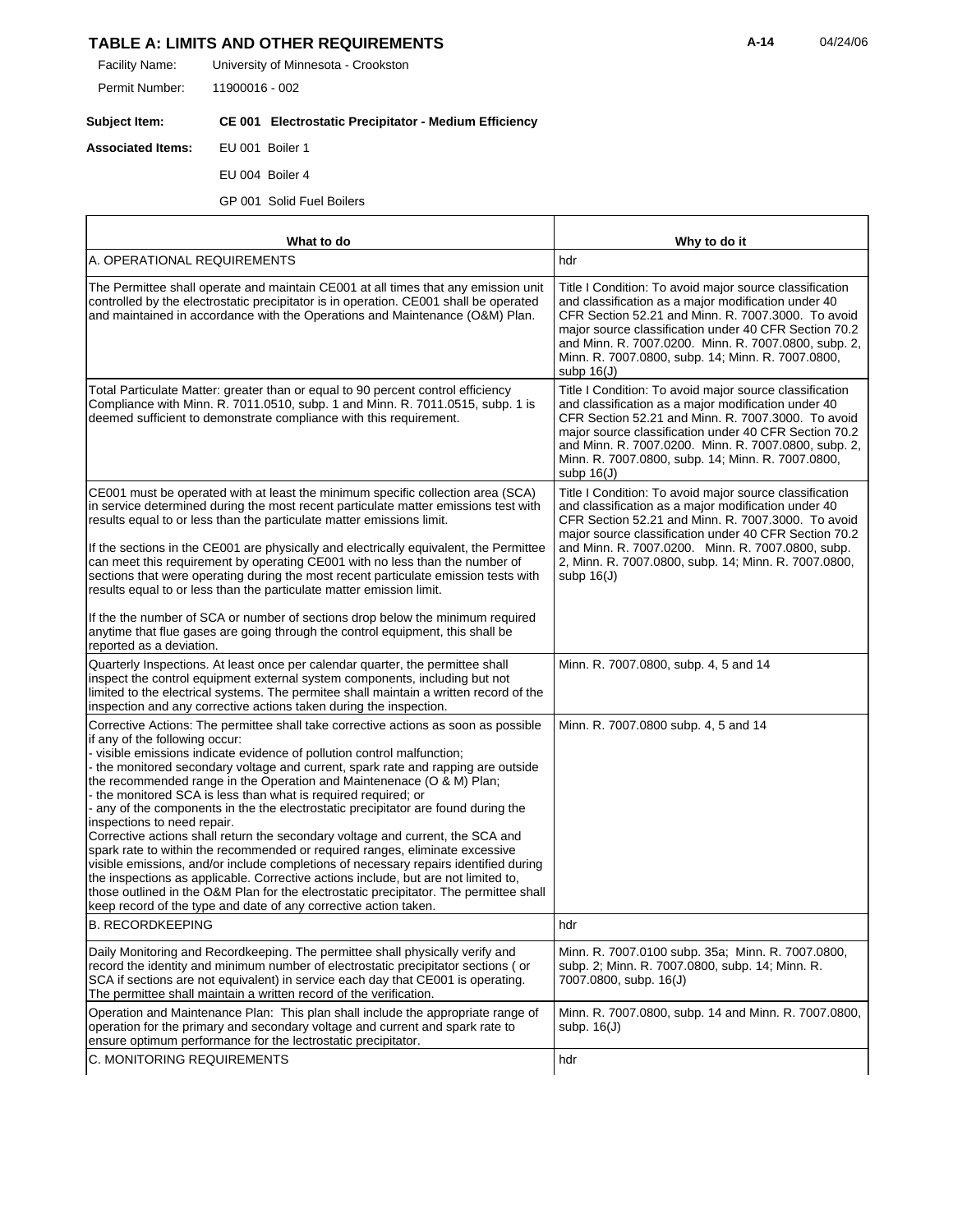# TABLE A: LIMITS AND OTHER REQUIREMENTS **A-15** 04/24/06

University of Minnesota - Crookston Facility Name:

11900016 - 002 Permit Number: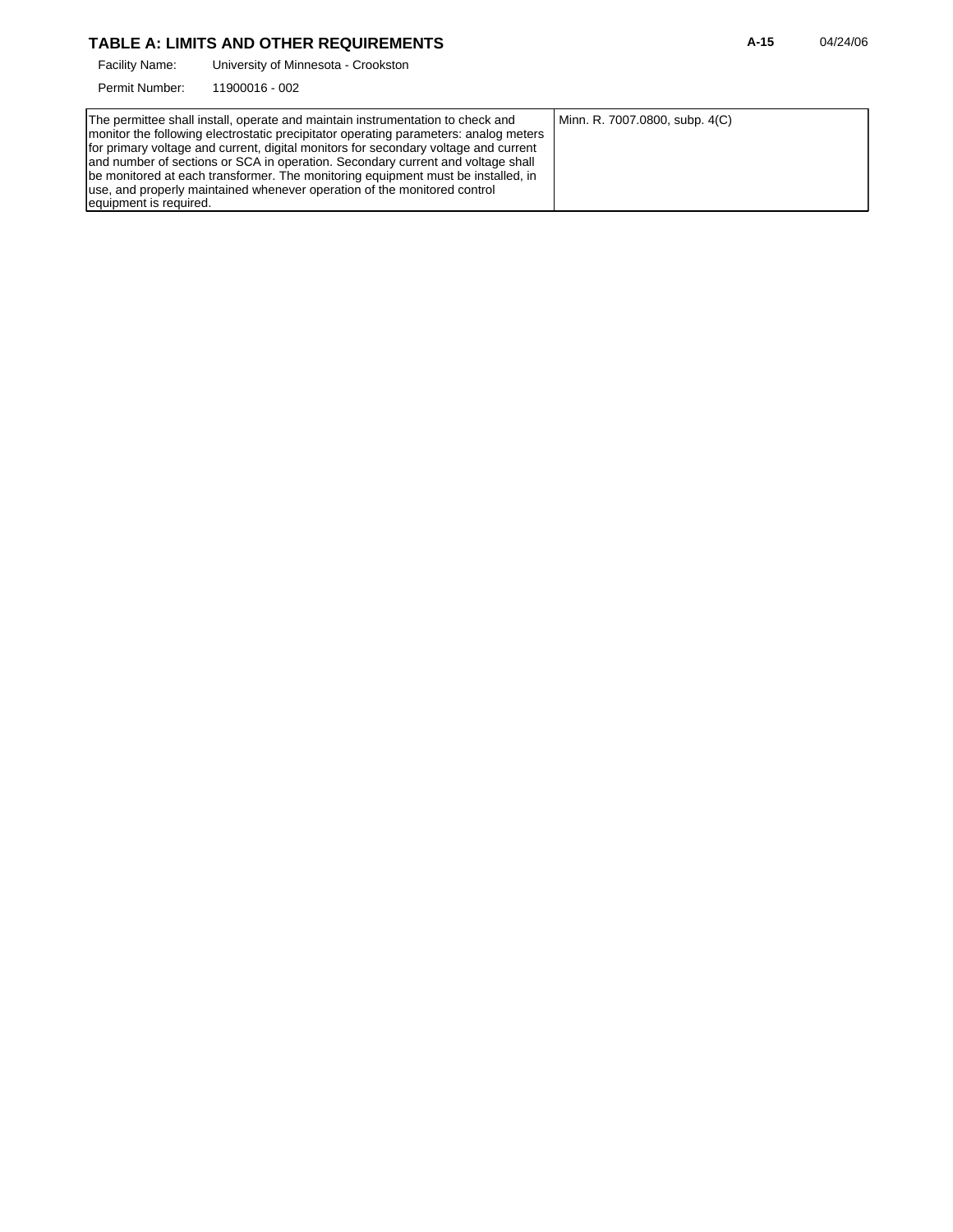#### **TABLE B: SUBMITTALS**

Permit Number: 11900016 - 002

**Table B lists most of the submittals required by this permit. Please note that some submittal requirements may appear in Table A or, if applicable, within a compliance schedule located in Table C. Table B is divided into two sections in order to separately list one-time only and recurrent submittal requirements.**

**Each submittal must be postmarked or received by the date specified in the applicable Table. Those submittals required by parts 7007.0100 to 7007.1850 must be certified by a responsible official, defined in Minn. R. 7007.0100, subp. 21. Other submittals shall be certified as appropriate if certification is required by an applicable rule or permit condition.**

**Send any application for a permit or permit amendment to:**

 **AQ Permit Technical Advisor Industrial Division Minnesota Pollution Control Agency 520 Lafayette Road North St. Paul, Minnesota 55155-4194**

**Also, where required by an applicable rule or permit condition, send to the Permit Technical Advisor notices of:**

- **accumulated insignificant activities,**
- **installation of control equipment,**
- **replacement of an emissions unit, and**
- **changes that contravene a permit term.**

**Unless another person is identified in the applicable Table, send all other submittals to:**

 **AQ Compliance Tracking Coordinator Industrial Division Minnesota Pollution Control Agency 520 Lafayette Road North St. Paul, Minnesota 55155-4194**

**Send submittals that are required to be submitted to the U.S. EPA regional office to:**

 **Mr. George Czerniak Air and Radiation Branch EPA Region V 77 West Jackson Boulevard Chicago, Illinois 60604**

**Send submittals that are required by the Acid Rain Program to:**

 **U.S. Environmental Protection Agency Clean Air Markets Division 1200 Pennsylvania Avenue NW (6204N) Washington, D.C. 20460**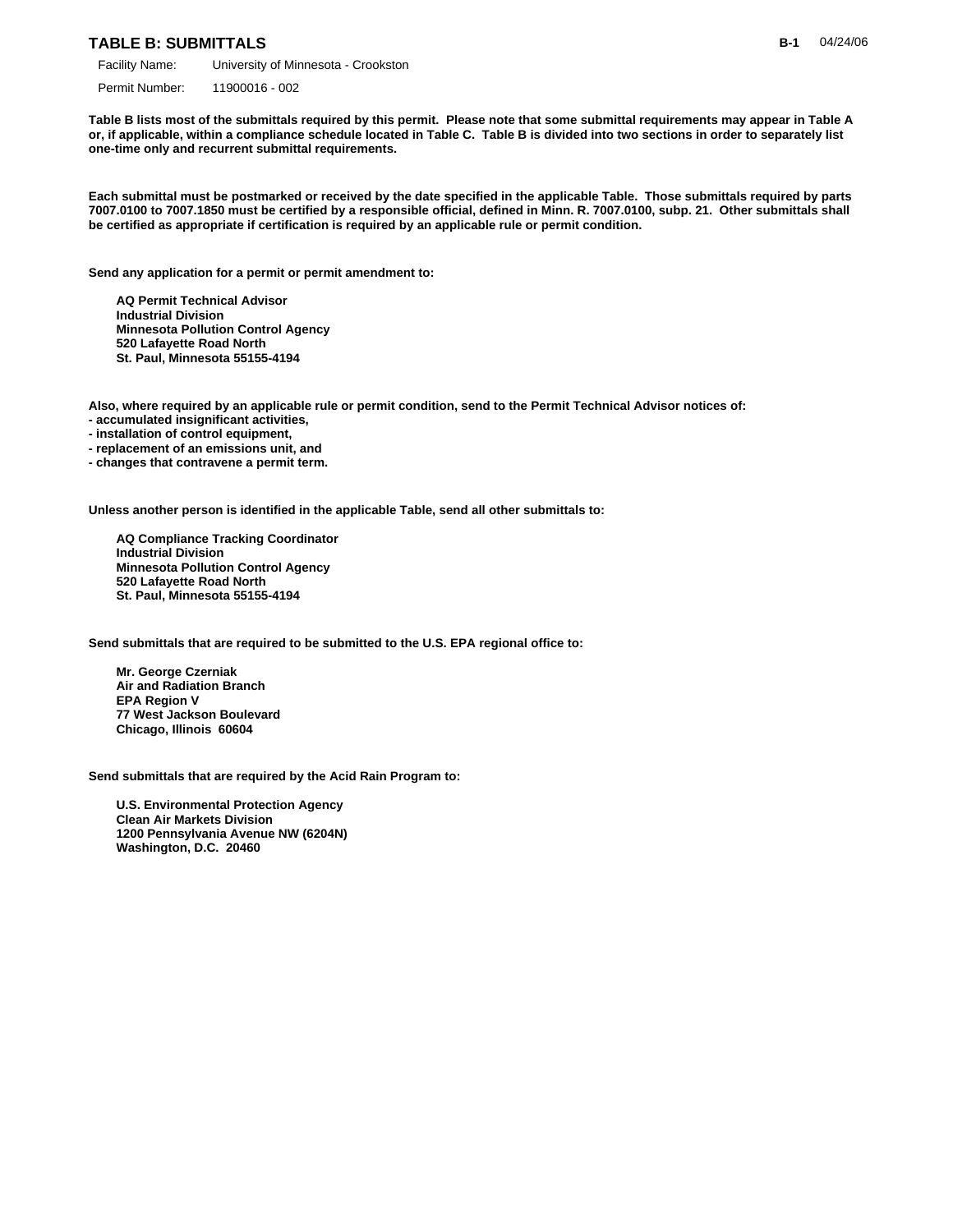# **TABLE B: ONE TIME SUBMITTALS OR NOTIFICATIONS**

Permit Number: 11900016 - 002

| What to send                                                   | When to send                                                                                                                                                                                                                                                                                                                                                                                                                                                                                       | <b>Portion of Facility Affected</b> |
|----------------------------------------------------------------|----------------------------------------------------------------------------------------------------------------------------------------------------------------------------------------------------------------------------------------------------------------------------------------------------------------------------------------------------------------------------------------------------------------------------------------------------------------------------------------------------|-------------------------------------|
| <b>Annual Report</b>                                           | due 91 days after 01/10/2005 (April 1, for the<br>previous calendar year). The permitee shall<br>submit a list of contemporaneous changes, if<br>any, and suppporting calculations related to<br>the pre-approved changes to GP002.                                                                                                                                                                                                                                                                | <b>Total Facility</b>               |
| <b>Computer Dispersion Modeling Protocol</b>                   | due 60 days after Initial Performance Test of<br>EU004 for PM-10. This protocol is for PM-10<br>and will describe the proposed modeling<br>methodology and input data, in accordance<br>with MPCA modeling guidance for Title V air<br>dispersion modeling analyses. The protocol<br>will be based on projected operating<br>conditions under the next permit term. This is<br>a state-only requirement and is not<br>enforceable by the EPA Administrator or<br>citizens under the Clean Air Act. | <b>Total Facility</b>               |
| <b>Computer Dispersion Modeling Results</b>                    | due 366 days after Computer Dispersion<br>Modeling Protocol for PM-10. To be submitted<br>after the MPCA has reviewed and approved<br>the modeling protocol. The submittal should<br>adhere to MPCA modeling guidance for Title<br>V air dispersion modeling analyses. This is a<br>state-only requirement and is not enforceable<br>by the EPA Administrator or citizens under the<br>Clean Air Act.                                                                                              | <b>Total Facility</b>               |
| Notification of the Actual Date of Initial Startup             | due 15 days after Initial Startup of EU011.<br>Notify MPCA.                                                                                                                                                                                                                                                                                                                                                                                                                                        | GP006                               |
| Notification of the Actual Date of Initial Startup             | due 15 days after Initial Startup of EU012.<br>Notify MPCA.                                                                                                                                                                                                                                                                                                                                                                                                                                        | GP006                               |
| Notification of the Date Construction Began                    | due 30 days after Start Of Construction of<br>EU012. Submit to MPCA the name and<br>number of the unit, the date the construction<br>began, the design capacity of the unit, and<br>identification of the fuels to be combusted.                                                                                                                                                                                                                                                                   | GP006                               |
| Notification of the date of Equipment<br>Removal/Dismantlement | due 15 days after Equipment Removal and/or<br>Dismantlement of EU001. This notification<br>must be provided in writing and must state the<br>date when the boiler is physically removed or<br>dismantled to the point that it cannot longer<br>function as designed.                                                                                                                                                                                                                               | GP005                               |
| Notification                                                   | due 60 days before Start Of Construction of<br>EU012. Notification to MPCA of any physical<br>or operational change which increases<br>emission rate: due 60 days (or as soon as<br>practical) before the change is commenced.<br>Within 180 days of completion of any physical<br>or operational change subject to the control<br>measures specified in 60.14(a), compliance<br>with all applicable standards must be<br>achieved.                                                                | GP006                               |
| <b>Testing Frequency Plan</b>                                  | due 60 days after Initial Performance Test for<br>particulate emissions. The plan shall specify<br>a testing frequency based on the test data<br>and MPCA guidance. Future performance<br>tests based on one-year (12 month), 36<br>month, and 60 month intervals, or as<br>applicable, shall be required upon written<br>approval of the MPCA. Please see other<br>Performance Test Notifications and<br>Submittals listed in Table A.                                                            | EU004                               |
| <b>Testing Frequency Plan</b>                                  | due 60 days after Initial Performance Test for<br>particulate emissions. The plan shall specify<br>a testing frequency based on the test data<br>and MPCA guidance. Future performance<br>tests based on one-year (12 month), 36<br>month, and 60 month intervals, or as<br>applicable, shall be required upon written<br>approval of the MPCA. Please see other<br>Performance Test Notifications and<br>Submittals listed in Table A.                                                            | GP005                               |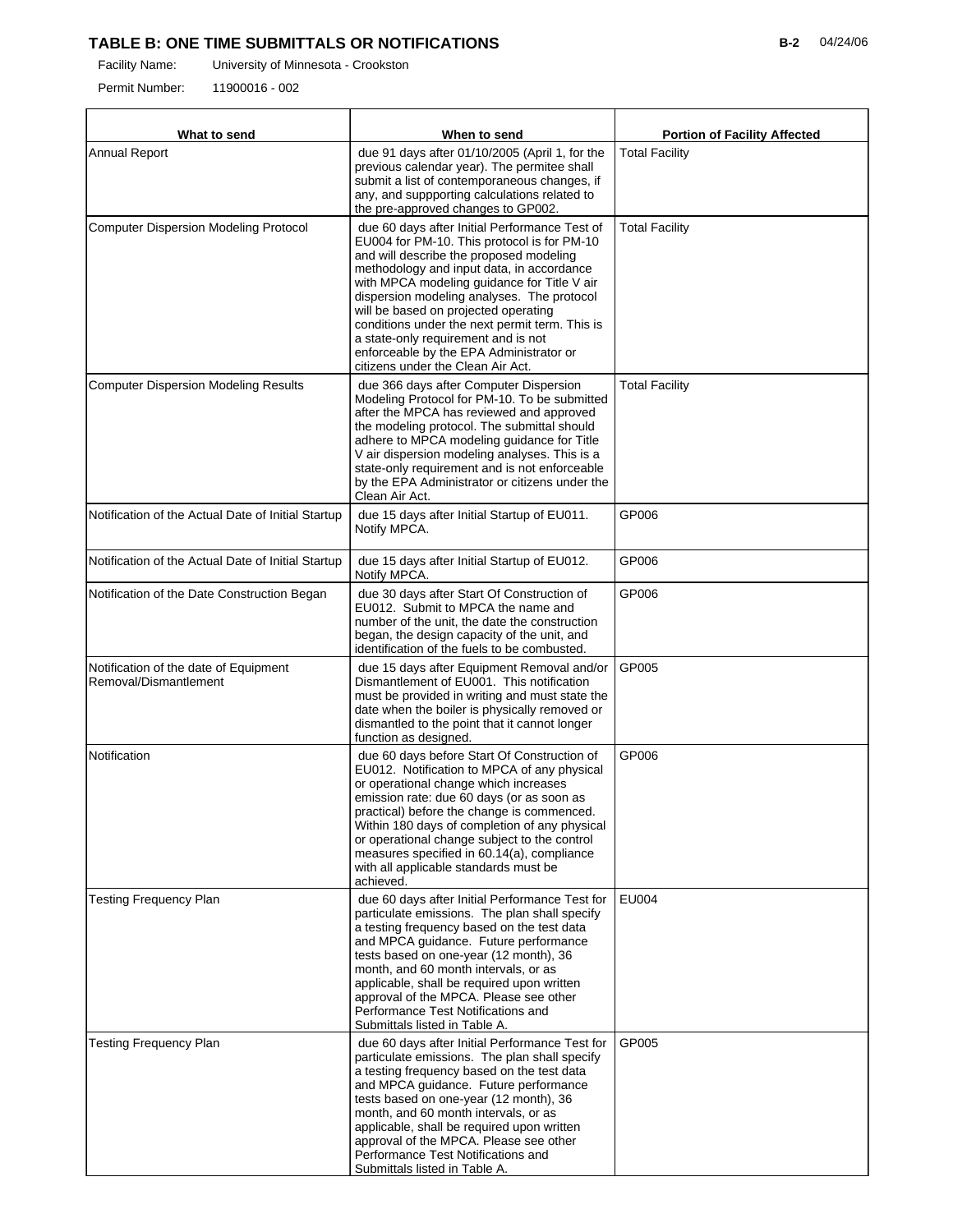### **TABLE B: RECURRENT SUBMITTALS**

Facility Name: University of Minnesota - Crookston

Permit Number: 11900016 - 002

| What to send<br>When to send       |                                                                                                                                                                                                                                                                                                                                                                                                                                                               | <b>Portion of Facility Affected</b> |
|------------------------------------|---------------------------------------------------------------------------------------------------------------------------------------------------------------------------------------------------------------------------------------------------------------------------------------------------------------------------------------------------------------------------------------------------------------------------------------------------------------|-------------------------------------|
| Semiannual Deviations Report       | due 30 days after end of each calendar<br>half-year starting 01/10/2005. The first<br>semiannual report submitted by the Permittee<br>shall cover the calendar half-year in which the<br>permit is issued. The first report of each<br>calendar year covers January 1 - June 30.<br>The second report of each calendar year<br>covers July 1 - December 31. If no deviations<br>have occured, the Permittee shall submit the<br>report stating no deviations. | <b>Total Facility</b>               |
| <b>Compliance Certification</b>    | due 30 days after end of each calendar year<br>starting 01/10/2005 (for the previous calendar<br>year). To be submitted to the Commissioner<br>on a form approved by the Commissioner.<br>This report covers all deviations experienced<br>during the calendar year.                                                                                                                                                                                          | <b>Total Facility</b>               |
| <b>Fuel Supplier Certification</b> | due 91 days after end of each calendar year<br>starting 01/10/2005 For each shipment<br>include the date, vendor name, heat content<br>and sulfur content on a weight basis. To be<br>submitted within 30 days of the calendar<br>quarter if there are deviations greater than 5%<br>of applicable limit.                                                                                                                                                     | GP001                               |
| <b>Fuel Usage Report</b>           | due 91 days after end of each calendar year<br>starting 01/10/2005 To be submitted within 30<br>days of the calendar quarter if there are<br>deviations greater than 5% of an applicable<br>limit. Fuel usage report for an emission unit is<br>not needed after its removal.                                                                                                                                                                                 | GP001                               |
| <b>Fuel Usage Report</b>           | due 91 days after end of each calendar year<br>starting 01/10/2005 To be submitted within 30<br>days of the calendar quarter if there are<br>deviations greater than 5% of an applicable<br>limit. Fuel usage report for an emission unit is<br>not needed after its removal.                                                                                                                                                                                 | GP006                               |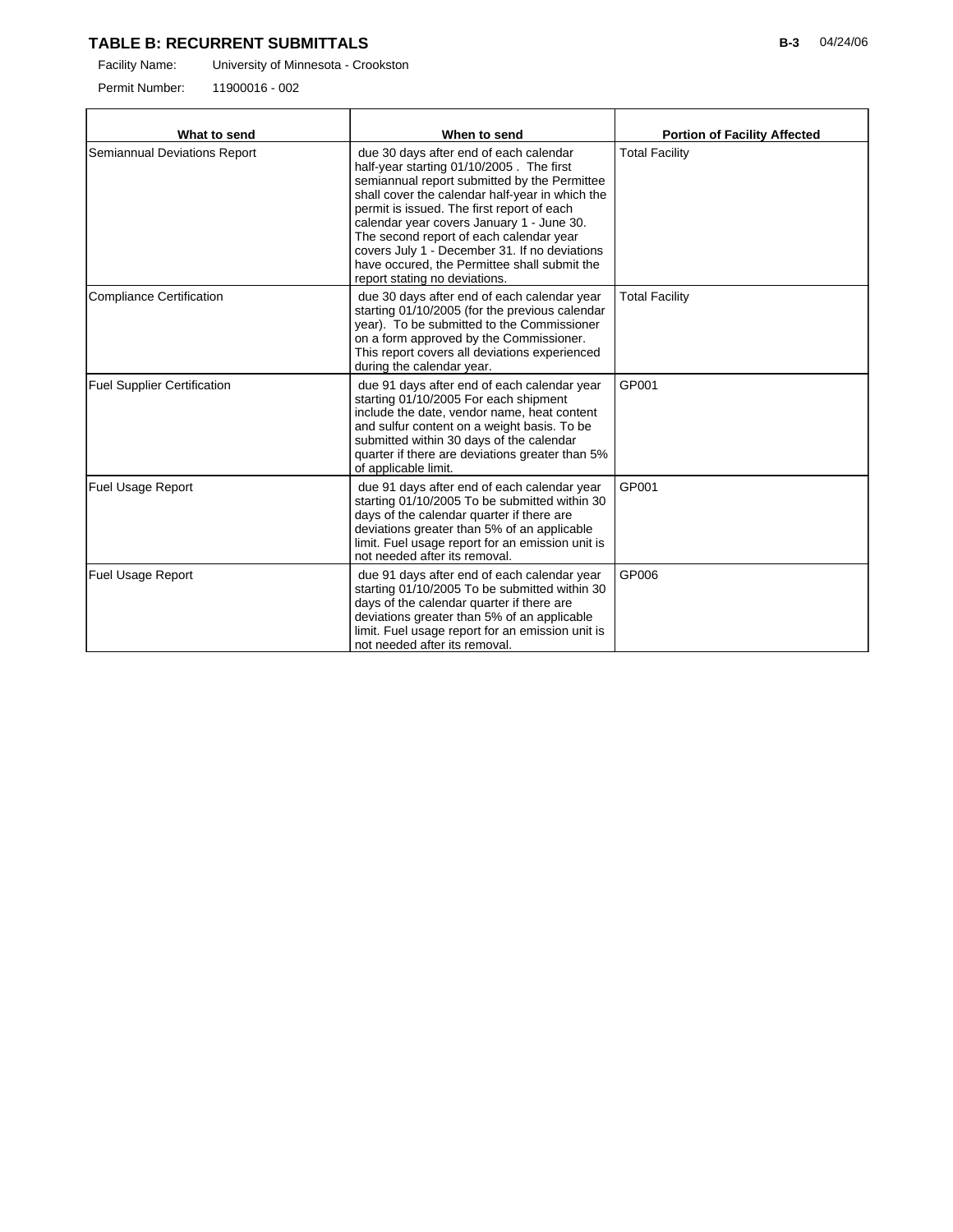# **APPENDIX MATERIAL**  Facility Name: University of Minnesota - Crookston Permit Number: 11900016-002 **Permit Number:**

# **APPENDIX A Table 1 Insignificant Activities (Required to be Listed)**

| <b>Activity</b>                                            | <b>Criteria for Insignificant Status</b> |
|------------------------------------------------------------|------------------------------------------|
| Two 1,000 gallon gasoline storage tanks and two 2,000      | Minn. R. 7007.1300, subp. 3(E)(1)        |
| gallon storage tanks.                                      |                                          |
| Emissions from laboratory. There are eight laboratories    | Minn. R. 7007.1300, subp. 3(G)           |
| located at the University Teaching and Outreach Center,    |                                          |
| Dowell Hall and Hill Hall. There is also application of    |                                          |
| pesticides to research crops.                              |                                          |
| Brazing, soldering, or welding equipment. There are six    | Minn. R. 7007.1300, subp. 3(H)(4)        |
| welders located at Kiser Maintenance Building, Soil and    |                                          |
| Water Building, Farm Shop, and North Agronomy              |                                          |
| Farm.                                                      |                                          |
| Three grain dryers, grain handling operations, cracking    | Minn. R. 7007.1300, subp. 3(I)           |
| mill and grain cleaning operations, each with potential    |                                          |
| to emit of less than 1 ton per year of the regulated       |                                          |
| pollutants.                                                |                                          |
| There are five parts cleaners located at Owens Hall,       |                                          |
| Kieser Maintenance Building, Heating Plant, and Farm       |                                          |
| Shops.                                                     |                                          |
| Coal unloading operations with potential to emit less      | Minn. R. 7007.1300, subp. 3(I)           |
| than one ton per year of regulated pollutant               |                                          |
| Sixteen silos with potential to emit less than one ton per | Minn. R. 7007.1300, subp. 3(I)           |
| year of regulated pollutant                                |                                          |
| Paint shop with portable paint sprayer – infrequent use    | Minn. R. 7007.1300, subp. 3(K)           |
| Combustion units with potential to emit less than one      | Minn. R. 7007.1300, subp. 3(I)           |
| ton per year of regulated pollutant with potential to emit |                                          |
| less than one ton per year of regulated pollutant – listed |                                          |
| in Table 2                                                 |                                          |

| Generally<br>Applicable | Minn. R. 7011.0610     | Standards of Performance for Fossil-Fuel-Burning Direct<br>Heating Equipment. |
|-------------------------|------------------------|-------------------------------------------------------------------------------|
| Requirement             |                        | These standards apply to driers and heaters.                                  |
|                         |                        |                                                                               |
|                         |                        |                                                                               |
| Generally               | Minn. R. 7011.0710 and | Standards of Performance for Industrial Process Equipment.                    |
| Applicable              | Minn. R. 7011.0715     | These standards apply to miscellaneous sources of particulate                 |
| Requirement             |                        | matter.                                                                       |
|                         |                        |                                                                               |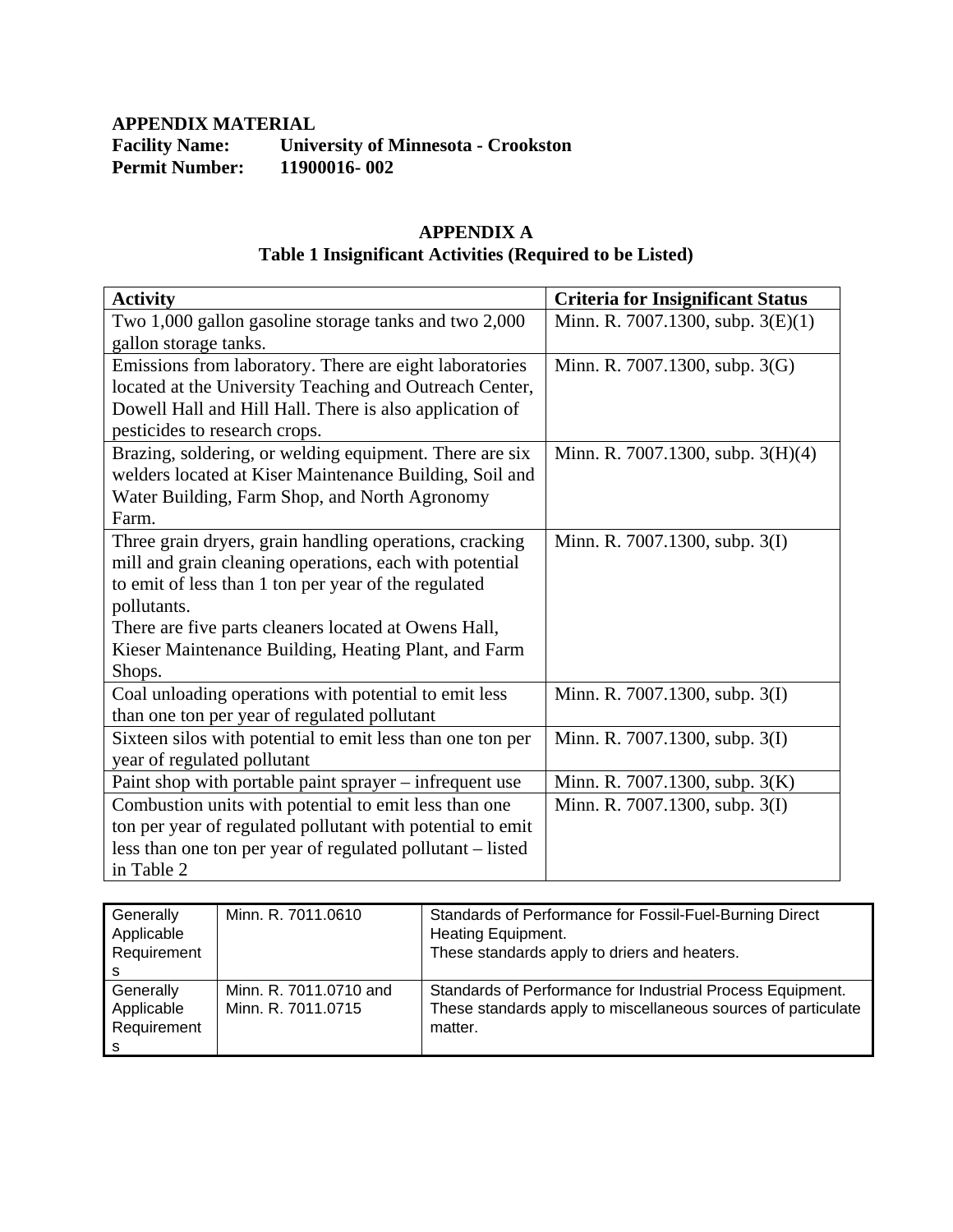| Unit                                         | <b>Rated Heat Input MMBH</b> |
|----------------------------------------------|------------------------------|
| Dryer XX DR-01                               |                              |
| Dryer XX-DR-02                               |                              |
| Dryer XX-DR-03                               | $\overline{2}$               |
| NW Experiment Station Heaters/Furnace SH-1   | 0.132                        |
| NW Experiment Station Heaters/Furnace SH-02  | 0.066                        |
| NW Experiment Station Heaters/Furnace SH-03  | 0.25                         |
| NW Experiment Station Heaters/Furnace SH-04  | 0.045                        |
| NW Experiment Station Heaters/Furnace SH-05  | 0.045                        |
| NW Experiment Station Heaters/Furnace SH-06  | 0.075                        |
| NW Experiment Station Heaters/Furnace SH-07  | 0.075                        |
| NW Experiment Station Heaters/Furnace SH-08  | 0.044                        |
| NW Experiment Station Heaters/Furnace SH-09  | 0.135                        |
| NW Experiment Station Heaters/Furnace SH-10  | 0.075                        |
| NW Experiment Station Heaters/Furnace SH-11  | 0.08                         |
| NW Experiment Station Heaters/Furnace SH-12  | 0.08                         |
| NW Experiment Station Heaters/Furnace SH-13  | 0.1                          |
| NW Experiment Station Heaters/Furnace SH-14  | 0.1                          |
| NW Experiment Station Heaters/Furnace SH-15  | 0.035                        |
| NW Experiment Station Heaters/Furnace SH-16  | 0.035                        |
| NW Experiment Station Heaters/Furnace SH-17  | 0.035                        |
| NW Experiment Station Heaters/Furnace SH-18  | 0.12                         |
| Research Lab. Boiler                         | 0.5                          |
| Lysaker Gym Emergency Generator              | 0.28                         |
| <b>Heating Plant Emergency Generator</b>     | 0.275                        |
| <b>Conference Center Emergency Generator</b> | 1.2                          |

**APPENDIX A Tab le 2 Insignificant Activities – Combustion Units (Required to be Listed)**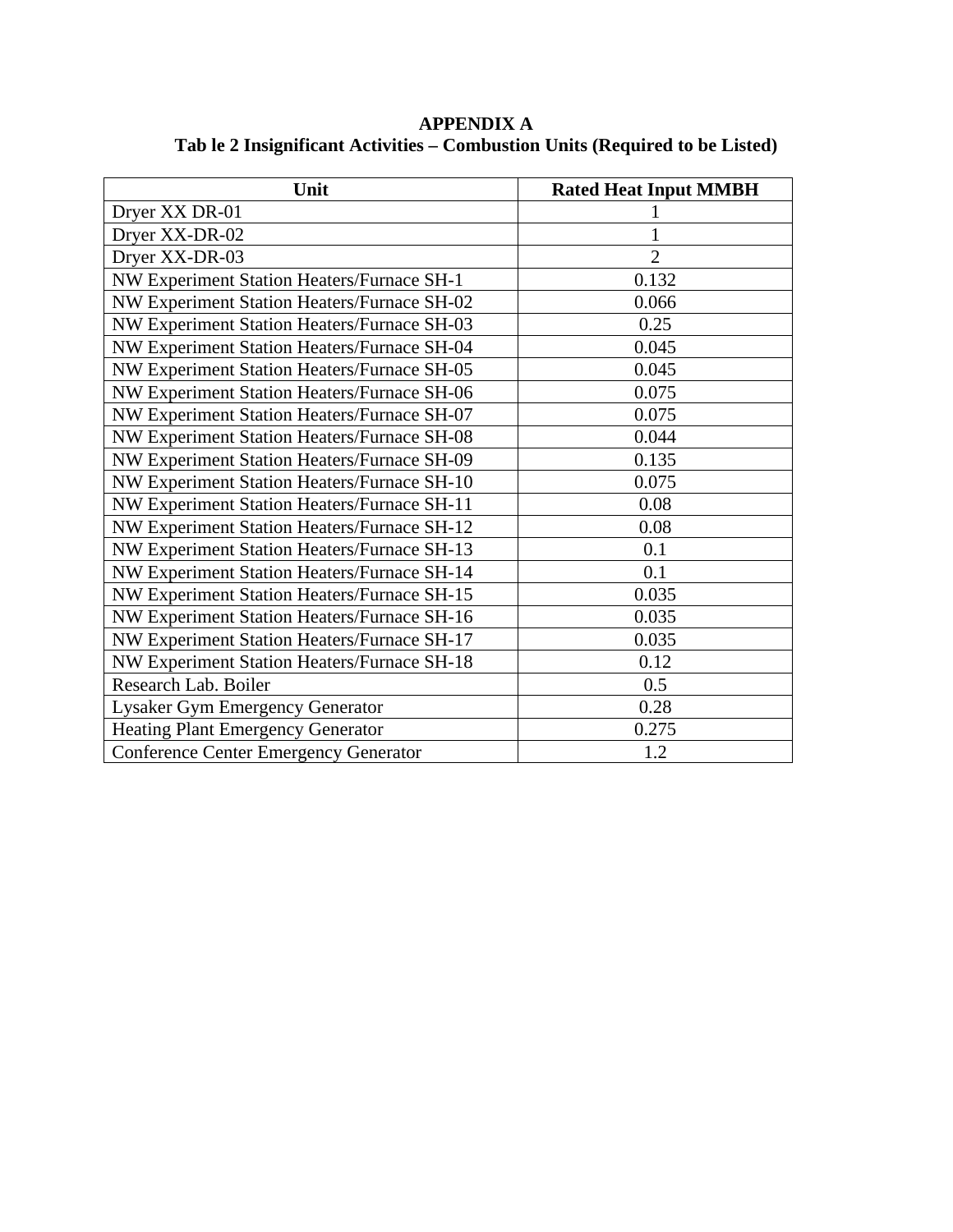# **APPENDIX B Compliance Demonstration Fuel Use Limits and Specific Averaging Times**

**B1. Natural Gas Use.** To the extent that record keeping will be used to demonstrate compliance with permitted emission limits, the permittee shall maintain records of natural gas use which include at least the following:

- A. Calendar dates of the compliance demonstration period; and
- B. Actual amount of fuel used since last compliance determination period and the value calculated per the limitation.

**B2. Propane and LP Gas Use.** To the extent that record keeping will be used to demonstrate compliance with permitted emission limits, the permittee shall maintain records of propane and LP gas use which include at least the following:

- C. Calendar dates of the compliance demonstration period; and
- D. Actual amount of fuel used since last compliance determination period and the value calculated per the limitation.

**B3. Diesel Oil Use.** To the extent that record keeping will be used to demonstrate compliance with permitted emission limits, the permittee shall maintain records of distillate oil use which include at least the following:

- A. Calendar dates of the compliance demonstration period.
- B. Actual amount of fuel used since last compliance determination period and the value calculated per the limitation.
- C. A certification, signed by the owner or operator, that the records of the fuel supplier certifications represent all of the fuel combusted during the period; and
- D. Fuel supplier certifications.

**B4. Sub-bituminous Coal and Lignite Coal Use.** To the extent that record keeping will be used to demonstrate compliance with permitted emission limits, the permittee shall maintain records of sub-bituminous and lignite coal use which include at least the following:

- A. Calendar dates of the compliance demonstration period.
- B. Actual amount of fuel used since last compliance determination period and the value calculated per the limitation.
- C. A certification, signed by the owner or operator, that the records of the fuel supplier certifications represent all of the fuel combusted during the period; and
- D. Fuel supplier certifications.

**B5. Limitations Based on a 12-month rolling sum.** To determine compliance with limitations using a 12-month rolling sum, the permittee shall calculate the total annual sum on a monthly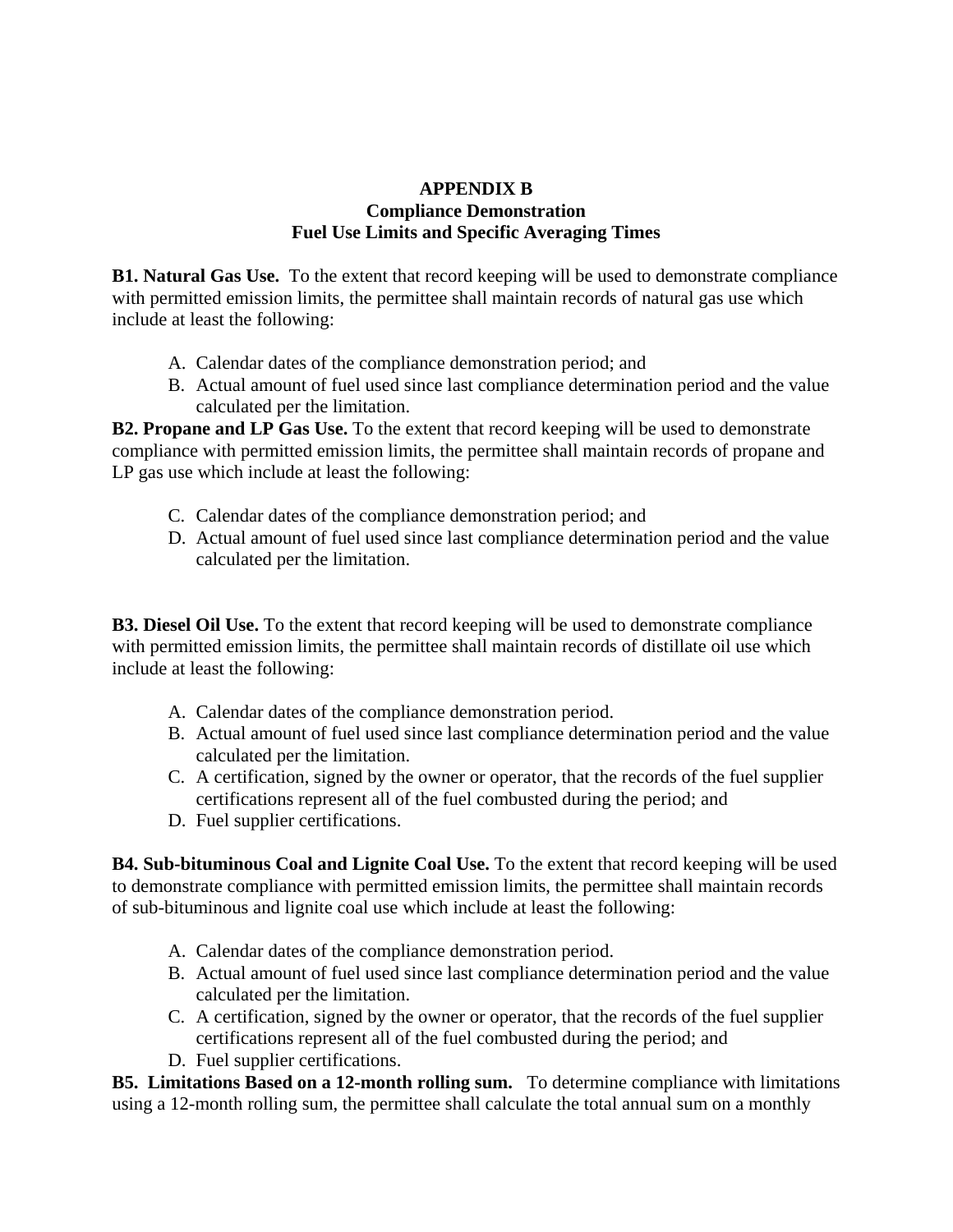basis. For the first 12 months of operation compliance shall be based on the permittee's actual operating history prior to issuance of this permit.

**B6. Monthly Nitrogen Oxides Emissions.** When required to calculate nitrogen oxide emissions on a monthly basis in tons per month, once each month that any fuel oil is combusted in any combustion unit for which there is a fuel usage or hour of operation limit, the permittee shall:

- A. Establish the aggregate fuel combustion rate expressed in gallons per month, cubic feet per month or tons per month as appropriate, by measurements with instruments having an error of no greater than 1 percent.
- B. Establish the mass emission rate of nitrogen oxides in tons per month using the appropriate emission factor.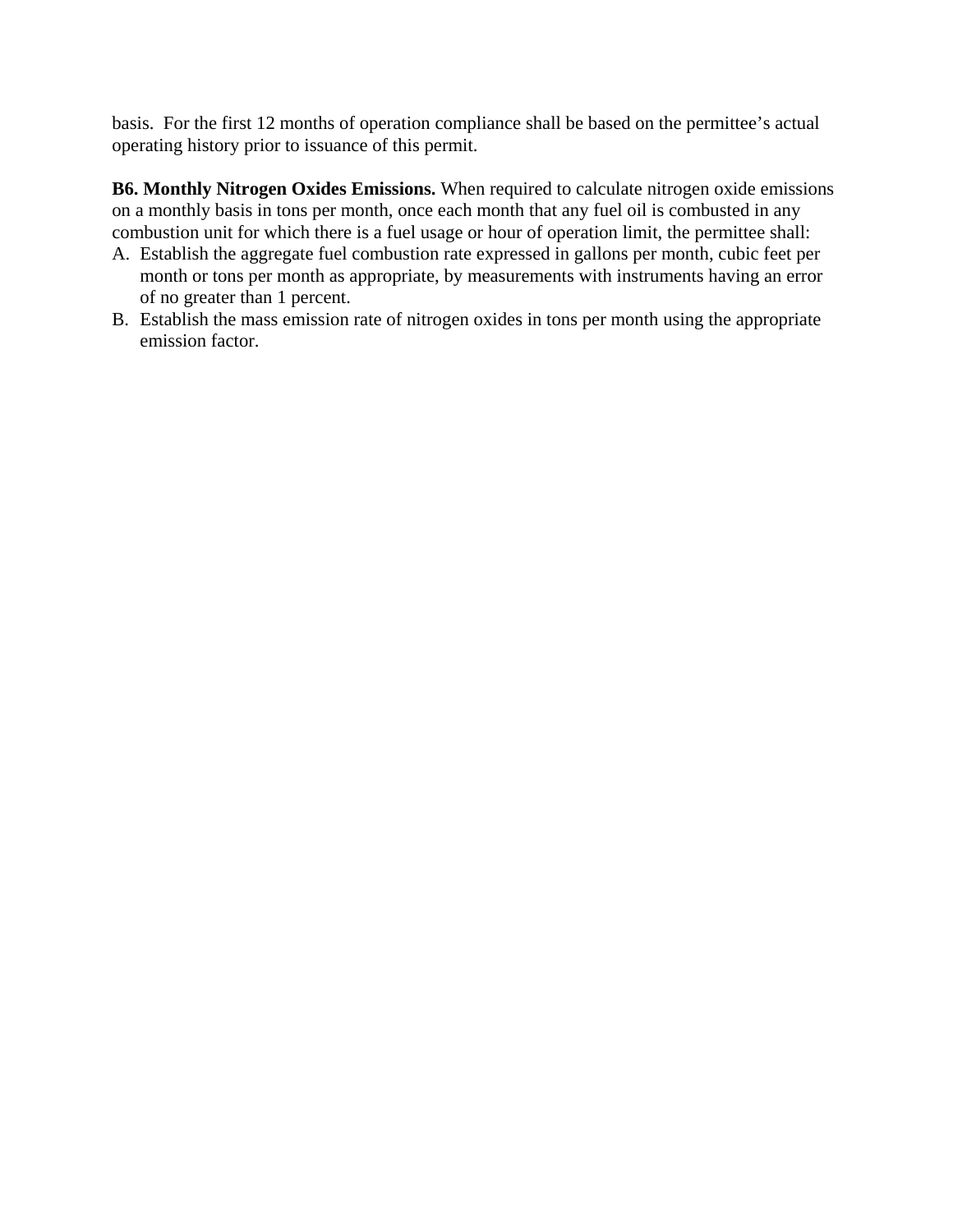# **TECHNICAL SUPPORT DOCUMENT For AIR EMISSION PERMIT NO. 11900016-002**

This Technical Support Document (TSD) is intended for all parties interested in the draft/proposed permit and to meet the requirements that have been set forth by the federal and state regulations (40 CFR  $\S$  70.7(a)(5) and Minn. R. 7007.0850, subp. 1). The purpose of this document is to provide the legal and factual justification for each applicable requirement or policy decision considered in the preliminary determination to issue the draft/proposed permit.

# **1. General Information**

# **1.1. Applicant and Stationary Source Location:**

| Applicant/Address                        | <b>Stationary Source/Address</b>    |
|------------------------------------------|-------------------------------------|
|                                          | (SIC Code: 8221)                    |
| University of Minnesota-Board of Regents | University of Minnesota - Crookston |
| Responsible Official: Kathleen O'Brien   | 2900 University Avenue              |
| Vice President of University Services    | Crookston                           |
| 317 Morrill Hall                         | Polk County                         |
| 100 Church Street                        |                                     |
| Minneapolis, MN 55455                    |                                     |
| <b>Contact: Tom Feiro</b>                |                                     |
| <b>EH&amp;S</b> Specialist               |                                     |
| $(218) 281 - 8300$<br>Phone:             |                                     |
| $(218)$ 281-8489<br>Fax:                 |                                     |

# **1.2. Description of the Facility**

The "Facility" is the Crookston undergraduate rural campus of the University of Minnesota System. The main campus consists of approximately 30 buildings, including classrooms, laboratories, dormitories, offices, garages, a central heating plant and the University of Minnesota's Northwest Experiment Station. This Facility currently operates four boilers, six emergency generators and the experiment station, which consists of several pieces of grain processing equipment and several insignificant activities. This facility also has authorization to install and operate two new gas boilers, (Boiler Nos. 5 and 6, numbered EU011 and EU012, respectively, in Delta,) to replace the existing coal boilers, (Boiler Nos. 1 and 2, numbered EU001 and EU002, respectively,) and pre-authorization to install additional emergency generators under specified conditions. To date, EU002 has been retired and construction has begun on EU011.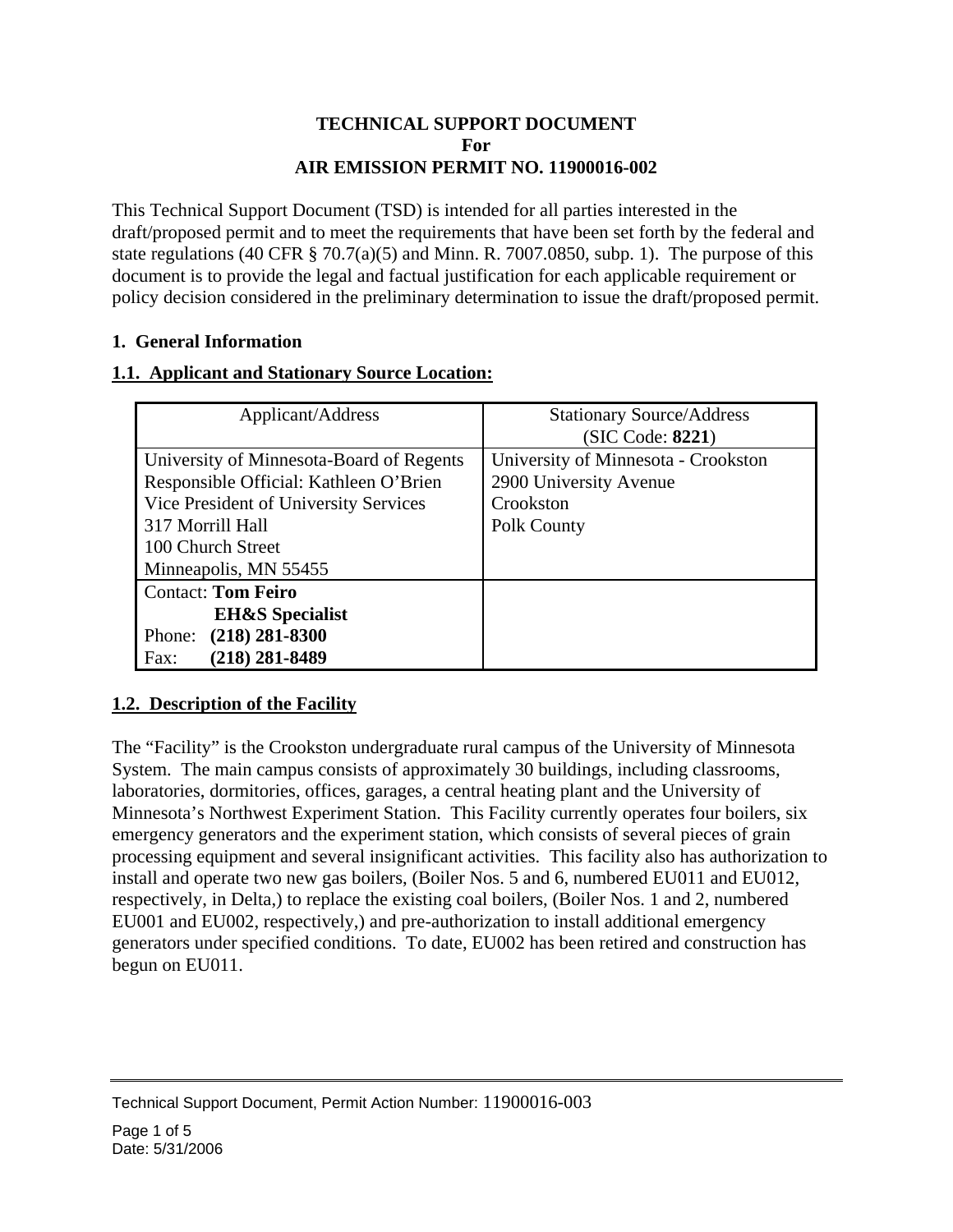The authorized fuels are sub-bituminous coal and lignite for Boilers Nos. 1 and 4. Particulate emissions from the solid fuel boilers are controlled by an Electrostatic Precipitator (ESP) and are vented through a common stack. The specific operating parameters required for the ESP will be determined from particulate matter emissions testing. The authorized fuels for Boiler No.3 and the new Boilers Nos. 5 and 6 are natural gas and propane. There are no back-up burners installed in any of the boilers.

Each emergency generator is fueled by natural gas, propane or diesel, and each unit is limited to a maximum of 500 operating hours per year.

This Facility has taken fuel restrictions in order to keep the Facility below all major source thresholds following the installation of new emergency generators and boilers.

The significant emission units in the Northwest Experiment Station include the grain loading and unloading operations and the grain grinding operations. There are several other grain processing units with insignificant emissions.

The pollutants of concern are primarily Particulate Matter (PM), fine Particulate Matter (PM $_{10}$ ), Sulfur Dioxide (SO<sub>2</sub>), carbon monoxide (CO) and Nitrogen Oxides (NO<sub>x</sub>), which are limited in this permit mainly through fuel use restrictions, process rate limitations and hours of operation limits. These emission units also emit relatively smaller quantities of Volatile Organic Compounds (VOC), and small amounts of Hazardous Air Pollutants (HAPs).

# **1.3 Description of the Activities Allowed by this Permit Action**

This permit action is an Administrative Amendment that extends a performance testing deadline for Boiler No. 4 (EU004) 365 days, which is an increase from a 180-day extension, to allow for testing to be completed at worst case conditions. This Facility has upgrades to the ESP and coal handling equipment occurring at the same time the testing is supposed to be completed. Once the upgrades are complete, the weather will not be cold enough to provide the 'worst case' conditions required for testing. This permit action also includes permit condition clarifications that qualify as administrative changes.

Since the results of this performance test are a factor in setting the Testing Frequency Plan, the deadline for submission of the Testing Frequency Plan has been extended accordingly.

Since the  $PM_{10}$  emission factor was to be determined from this testing and used in Computer Dispersion Modeling for NAAQS and MAAQS compliance predictions, the deadlines for the Computer Dispersion Modeling Protocol, Computer Dispersion Modeling, & Computer Dispersion Modeling Results have also all been extended accordingly. The Computer Dispersion

Technical Support Document, Permit Action Number: 11900016-003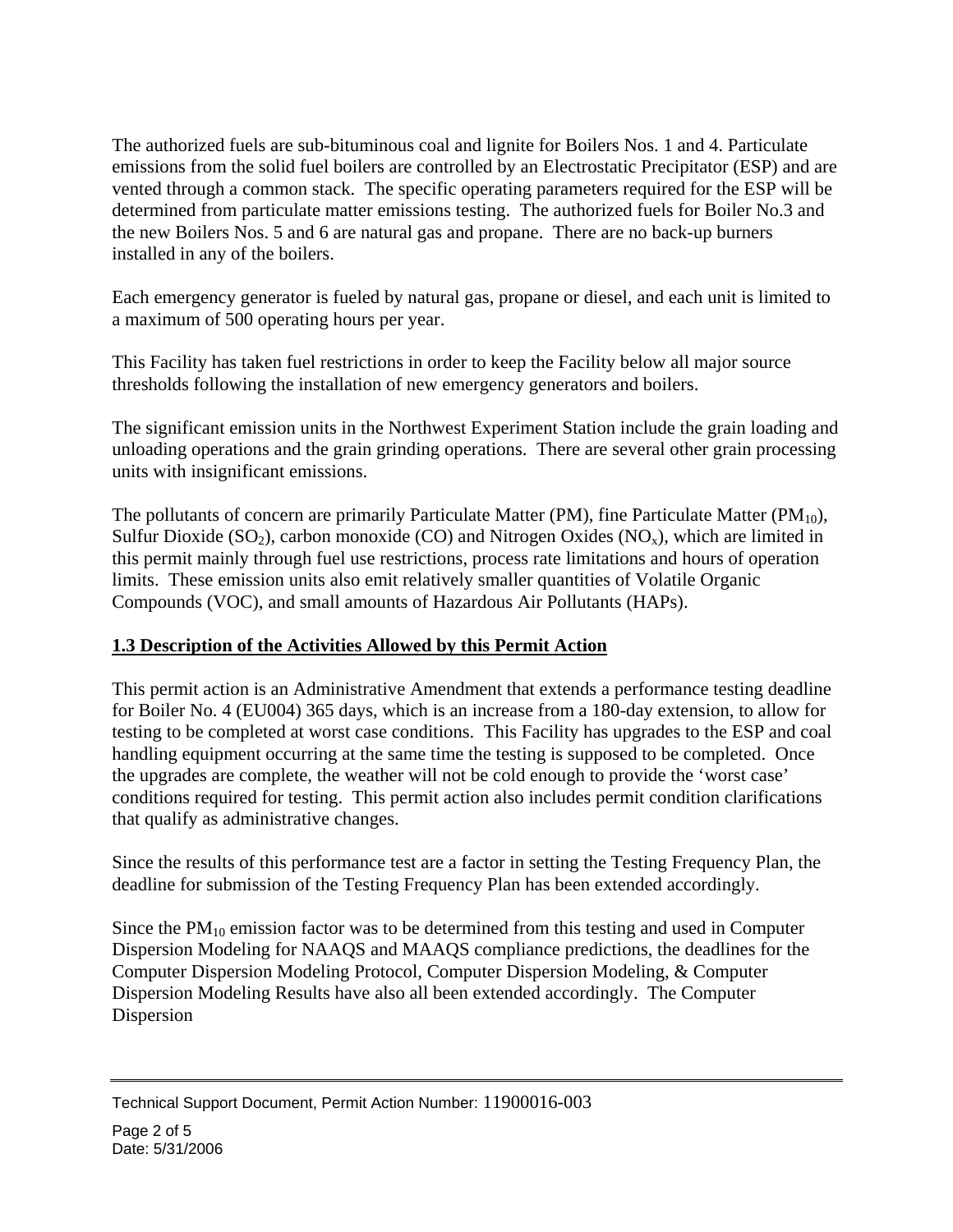Modeling Protocol has been restated for clarification. It was "due 180 days after permit issuance or 60 days after testing of EU004 for  $PM_{10}$ , whichever is later." Since the last permit was issued on 1/10/2005 and 180 days has passed, the Computer Dispersion Modeling Protocol is now simply "due 60 days after Initial Performance Test of EU004 for  $PM_{10}$ ." The deadline for Computer Dispersion Modeling Results has been extended to 366 days after the deadline for the Computer Dispersion Modeling Protocol, to be consistent with the timeframe of the previous permit action.

The Permittee requested a "clarification", that the installation of two new gas boilers previously permitted will be staggered with each of two old coal boilers being retired concurrent with each installation, be made through this amendment. The necessary clarifications have been added to the permit and the effects of staggered installation are detailed below:

The Facility has taken limits, which were determined by emissions calculations based on certain facility operating scenarios, to avoid major source classification. These scenarios do not include co-operation of boilers in the new gas group, (numbered GP006 and consisting of EU011 and EU012,) with boilers in the old coal group, (EU001 and EU002.) Additionally, the limits on a separate coal boiler, Boiler No. 4, (numbered EU004,) are dependent on whether the new gas boilers OR the old coal boilers are operating, not one of each. Operation of the Facility under a staggered start-up/shut-down scenario would require a major permit amendment addressing each of the possible operating scenarios. Under the current permit conditions, the Permittee must be sure to retire, (dismantle or remove,) the second coal boiler, (EU001,) within 180 days of *startup* of the first new gas boiler, (EU011,) and may NOT operate EU001 at all once startup of EU011 occurs. Also, the limits on EU004, (when GP006 begins to operate,) are triggered upon startup of EU011.

This permit amendment reflects which conditions must now be satisfied twice, due to the staggered nature of activities and to ensure all of the original permit conditions will be tracked twice in Delta by compliance and enforcement staff.

Since we have already received Notification of Start of Construction of GP006 and it was only for EU011, the requirement now reads as a singular requirement for, "Notification of the Date Construction Began" for EU012.

The Notification, to the Minnesota Pollution Control Agency (MPCA) of any physical or operational change which increases emissions, due 60 days before Start of Construction now specifies that it refers to beginning construction of EU012. (Please note that we did not receive the notification due 60 days before beginning to construct EU011.)

The Notification of Initial Startup of GP006 has been split into two requirements: (1) "Notification of the Actual Date of Initial Startup" of EU011; and (2) "Notification of Actual Date of Initial Startup" of EU012. Each notification is still due within 15 days of the Initial Startup of the boiler.

Technical Support Document, Permit Action Number: 11900016-003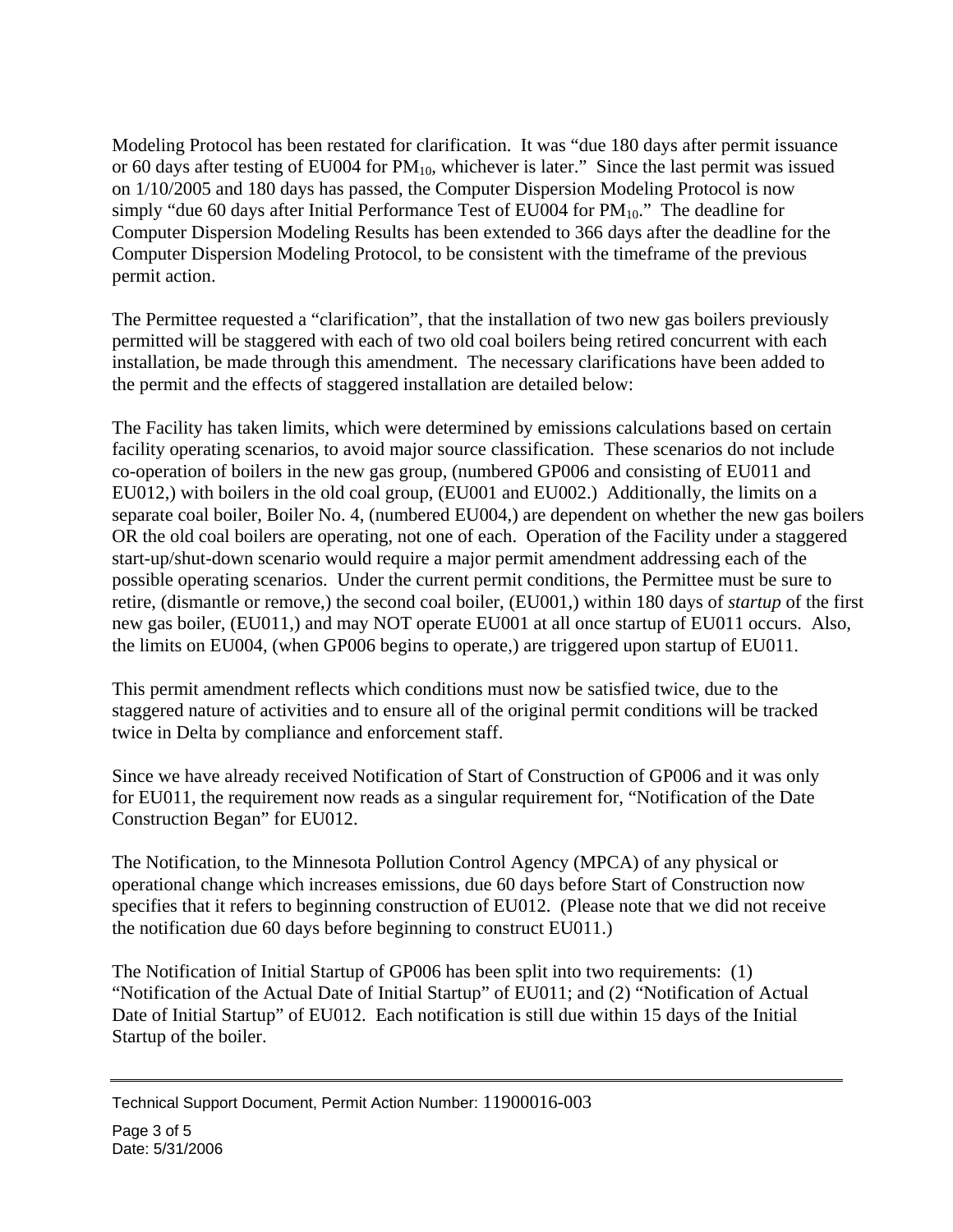Equipment Removal/Dismantlement & Notification requirements now reflect that they only apply to EU001, since EU002 has already been retired. Also, the Equipment Removal/Dismantlement requirement has been moved from the CD screen in Delta to the S/A screen with the triggering event as "Initial Startup" of EU011, to ensure compliance with this permit condition.

The Performance Test requirements for EU001 and EU002 now reflect that they only apply to EU001, since EU002 has already been retired.

Other administrative changes have been made to decrease the number of places permit conditions can be found for each emission unit. Requirements relating to EU004, such as the Performance Test, the Testing Frequency Plan, and Modeling, previously listed in the Heating Plant (SV001) section are now listed with the rest of the EU004 requirements in the EU004 section. Similarly, the same requirements for Boilers 1 & 2, (which make-up GP005 and are members of GP001,) previously listed in the SV001 and GP001 sections, are now all listed in the GP005 section.

A duplicate rule was taken out of the permit from GP006 requirements: "Notification to MPCA of any physical or operational change which increases emission rate: due 60 days (or as soon as practical) before the change is commenced. Within 180 days of completion of any physical or operational change subject to the control measures specified in 60.14(a), compliance must be achieved."

This requirement was listed twice, with two different prefixes:

- (1) "Notification due 60 days after Startup." And
- (2) "Notification due 60 days before Start Of Construction."

After consulting the rules, the first requirement, "Notification due 60 days after Startup" was removed. This is not a rule and was a mistake.

The phrase, "This limit applies individually to each unit in this group," was taken out of two requirements listed under Boiler No. 3 (EU003) because the subject item is an emission unit, not a group. Also, a recordkeeping requirement for EU003 has been clarified by eliminating the phrase, "and compare with the annual limits," and adding the sentence, "This information shall be used in the monthly calculations showing that nitrogen oxide limits for the facility have not been exceeded." This change makes it clear that the limit, to which the requirement refers, is on nitrogen oxides, (not on gallons per year of fuel burned,) and that the limit is at the facility level, (not specific to the emission unit.)

# **1.4. Facility Emissions:**

There are no emissions increases associated with this amendment.